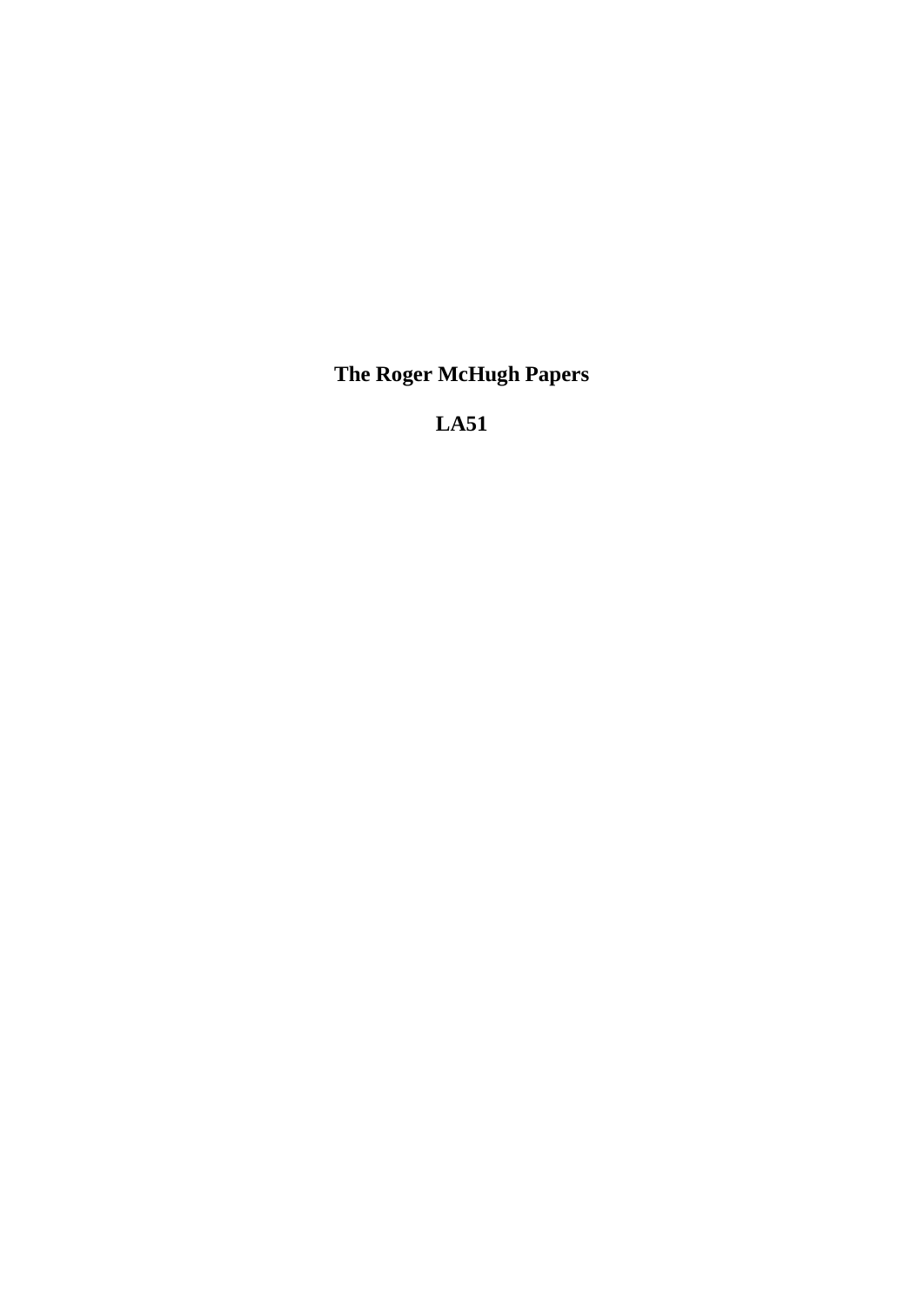## **Content and Structure**

| Introduction |             |                                                       | iv         |
|--------------|-------------|-------------------------------------------------------|------------|
| Chronology   |             |                                                       | $\dot{vi}$ |
| $\mathbf{A}$ |             | UNIVERSITY COLLEGE DUBLIN                             |            |
|              | $\bf{I}$    | Anglo-Irish Studies (1949: 1969: 1977: 1979)          | 1          |
|              | $\mathbf H$ | Senate (1951: 1955: 1969)                             | 2          |
|              | Ш           | Lecturing Posts Abroad (1958: 1971: 1977-1982)        | 2          |
|              | IV          | Lecture Notes (1965: 1969-1970)                       | 5          |
|              | $\mathbf V$ | <b>Chair in Horse Racing and Breeding (1973-1975)</b> | 9          |
|              |             |                                                       |            |
|              |             |                                                       |            |

# **B PUBLISHED WORKS**

| I           | Drafts (nd)                                                           | 10 |
|-------------|-----------------------------------------------------------------------|----|
| $\mathbf H$ | Books (1935-1936: 1968-1981)                                          | 11 |
| Ш           | Plays (1941: 1952: 1978)                                              | 13 |
| IV          | Articles for Journals (1945: 1951: 1958: 1967: 1973:<br>1980-1981)    | 14 |
| V           | Reviews of Roger McHugh's Work (1953-1954: 1958:<br>1970: 1971: 1983) | 15 |
| VI          | Newspaper Articles (1955: 1956)                                       | 16 |
| VП          | <b>Book Reviews (ca. 1977)</b>                                        | 16 |

## **C OTHER INTERESTS**

|   | <b>Theatre and Drama (1947-1949: 1969)</b> |    |
|---|--------------------------------------------|----|
| П | Professional Associations (1973-1983)      | 18 |
| Ш | <b>Ballads</b> (1987)                      | 70 |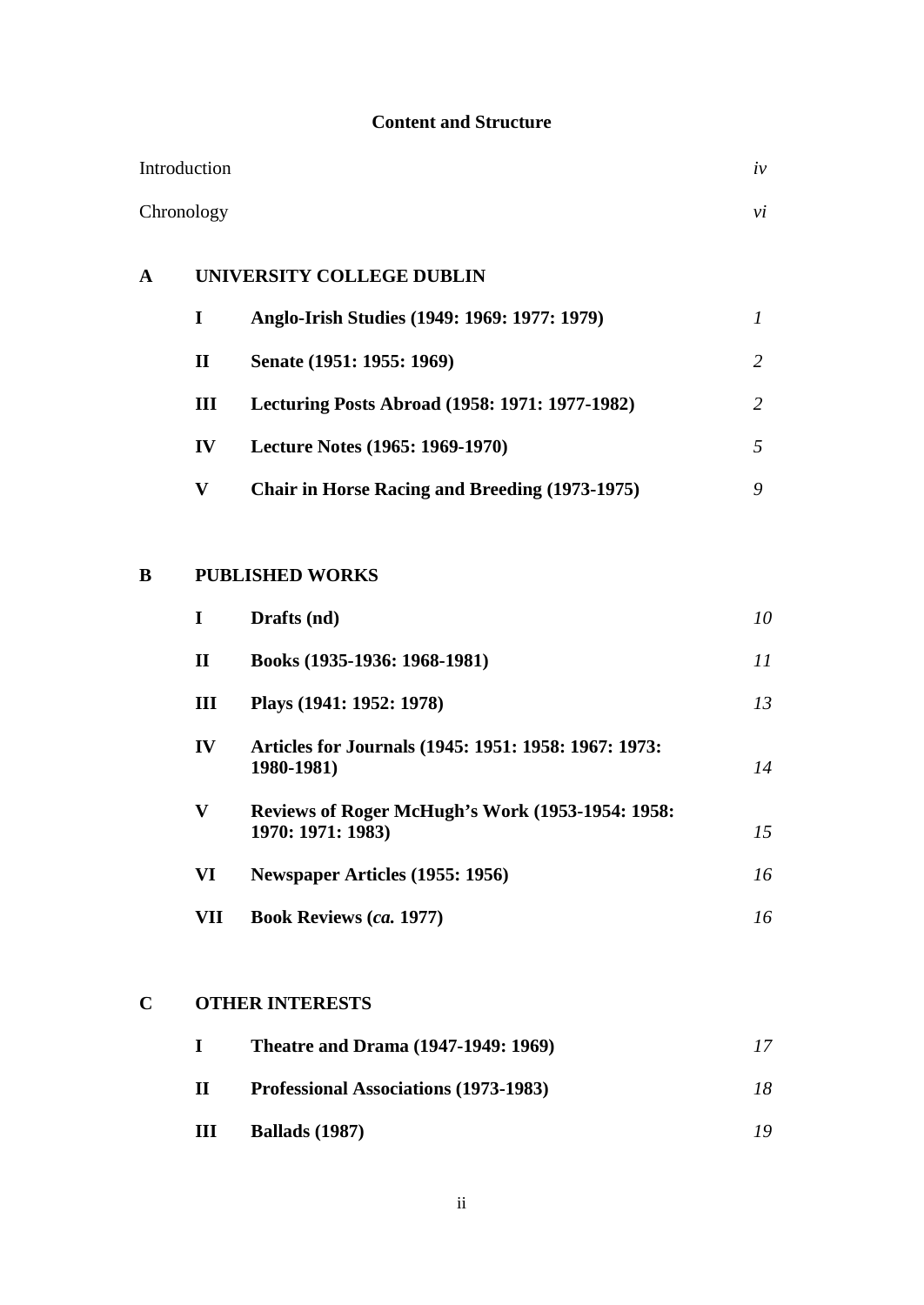## **D REFERENCE MATERIAL**

|   | Published Sources (ca. 1948-1980) | 19 |
|---|-----------------------------------|----|
| П | <b>Ephemera</b> (ca. 1964-1985)   | 22 |
| Ш | Unpublished Sources (1965: 1977)  | 23 |

## **E PERSONAL CORRESPONDENCE (1956: 1958: 1966-1984**) *25*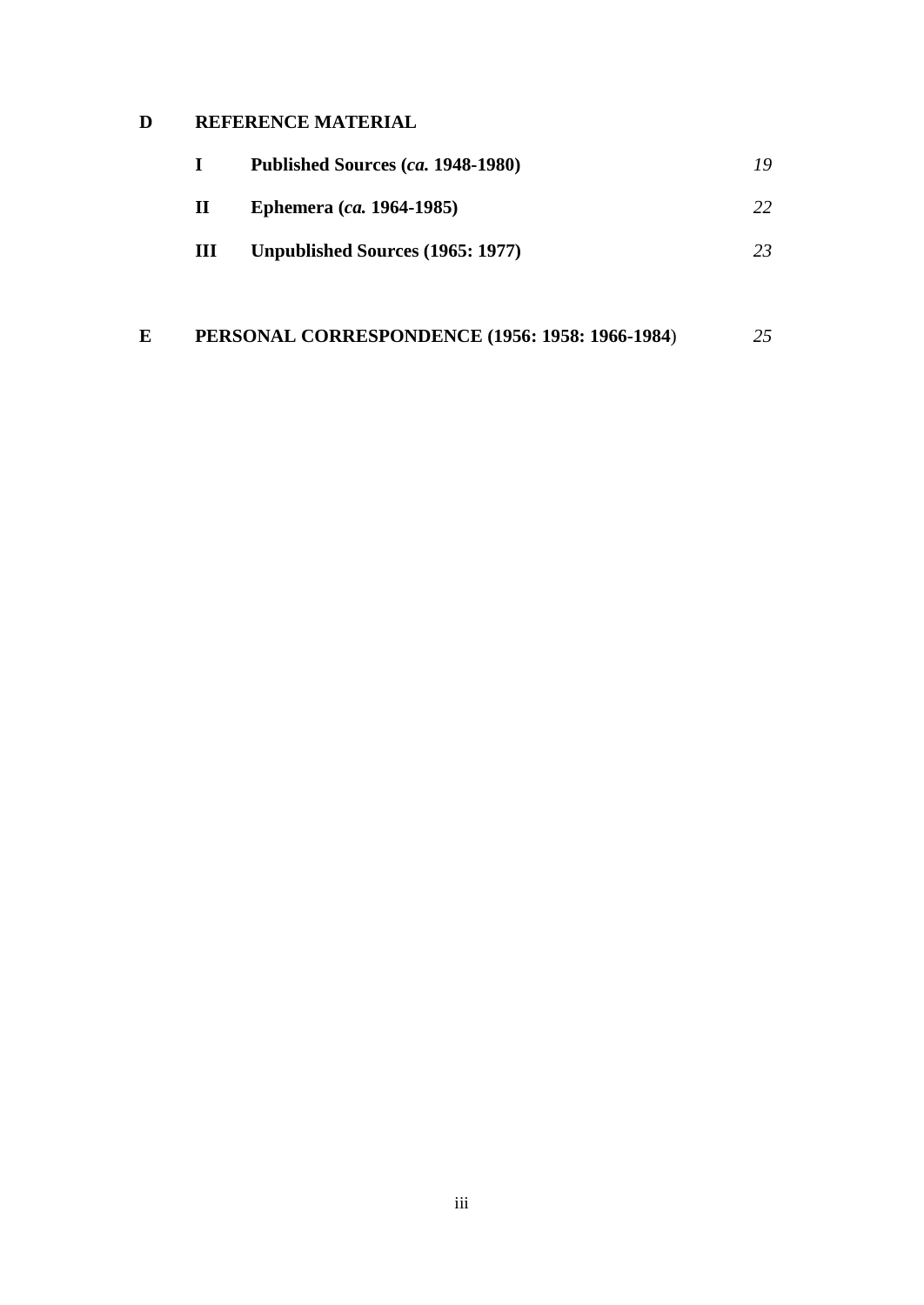### **Introduction**

#### Provenance

The Roger McHugh Papers were acquired by UCD in two parts. Firstly in 1988, from the Special Collections section of the Library and secondly in 1991 from Professor McHugh's widow.

#### Background

Roger McHugh was born on 24 July 1908. He was educated at Our Lady's Bower, Athlone and the Christian Brothers School in Synge Street, Dublin. In 1925 he entered University College Dublin with a scholarship from Dublin County Council. He obtained his BA Degree in English and History in 1928, followed by an MA degree in English in 1929 and the Higher Diploma in Education in 1930. He was awarded a PhD Degree in 1947. Although he lectured in the History Department during the academic session 1930-31, his career in UCD was with the English Department when he was appointed a member of staff in 1934 and later a statutory lecturer in 1948. He was appointed Professor of English in 1965 and became the first Professor of Anglo-Irish Literature and Drama in 1966, a position he held until his retirement in 1978.

Apart from the many years spent lecturing in UCD, Roger McHugh held numerous visiting appointments at Universities in the United States (Indiana, Pittsburgh, New York) He also lectured in Europe and Japan and at various summer schools. During his long and distinguished career as an Anglo-Irish scholar Roger McHugh published many articles and books on Irish novelists, poets and dramatists. A detailed list of his published works can be found in the *Irish University Review*, Spring 1979.

As well as being an academic Roger McHugh was interested in politics and was elected to the Governing Body by the Graduates from 1956 to 1965. He became a member of the Senate of the National University of Ireland from 1954 to 1972 and was elected to Seanad Eireann from 1954 to 1957 by the Graduates of the National University. Roger McHugh died on 1 January 1987 at the age of 78.

#### Arrangement

It should be stated from the outset that, although this collection gives a glimpse into the professional and personal life of Roger McHugh, it could not be described as a comprehensive collection. Many of the sections are small and the biographical details of his life mentioned above serve to highlight the obvious gaps in his papers. In particular there are no papers relating to his membership of Seanad Eireann and little detailing his long service to the Governing Body and the Senate of the National University of Ireland. In addition there is very little personal material and practically nothing concerning his wider interests or hobbies.

Section A deals with his career in the English Department. As noted above Roger McHugh was appointed the first Professor of Anglo-Irish Literature and Drama in 1966 and it is interesting to observe that as early as 1949 Roger McHugh had written a memorandum to the President advocating the development of an Anglo-Irish Studies programme in the University (LA51/1) Roger McHugh wrote another memorandum on the topic before he retired, a testament to his continued interest and enthusiasm for his subject (LA51/4) The bulk of the papers contained in this section are Roger McHugh's lecture notes which highlight his great interest in Anglo-Irish poets, novelists and dramatists such as Jonathan Swift, George Bernard Shaw, W.B. Yeats, Austin Clarke, Patrick Kavanagh, James Joyce (LA51/21-LA51/49)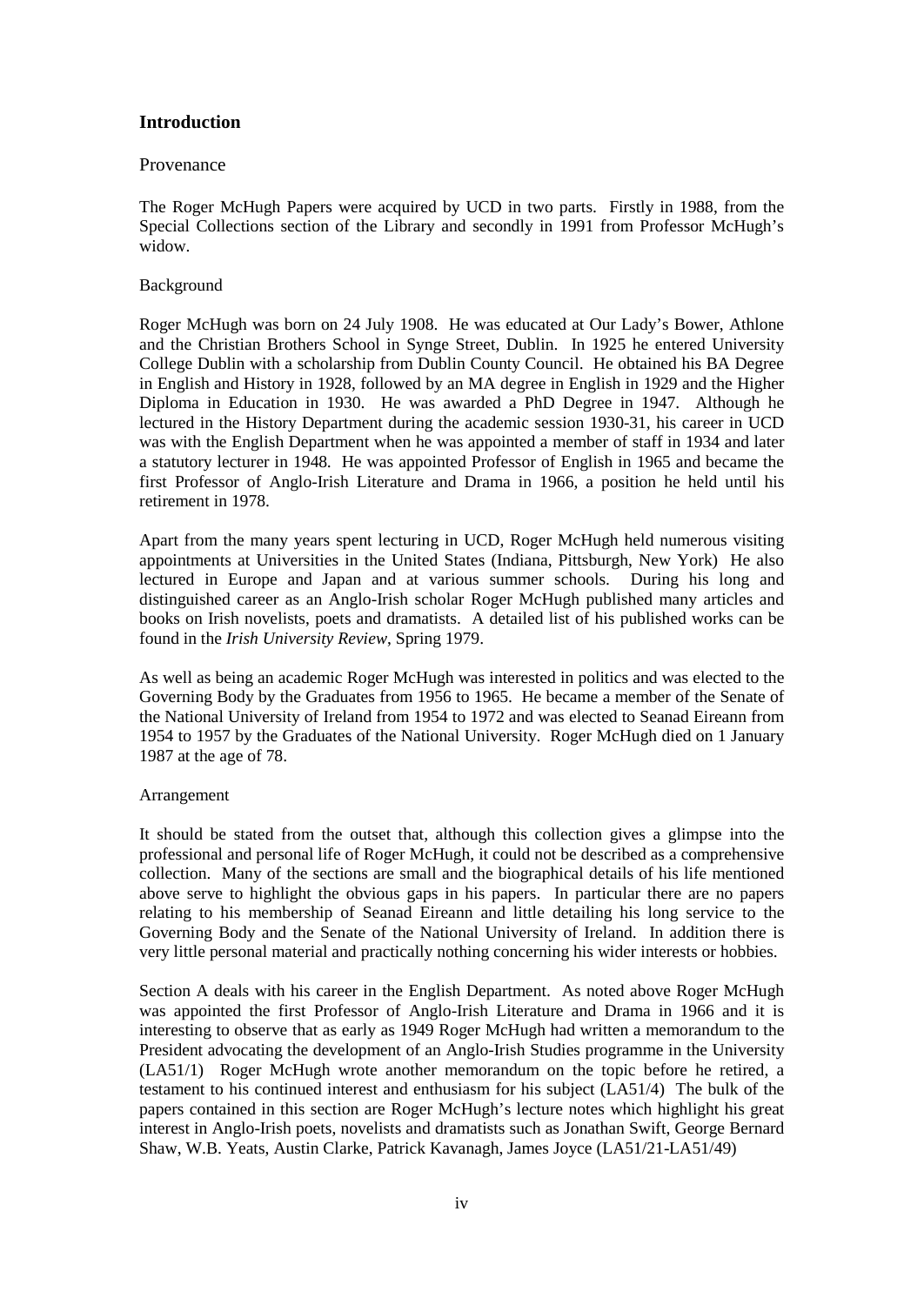Although Roger McHugh had a long association with both the Governing Body and the Senate in UCD, his papers do not reflect this. However, there are a number of interesting letters concerning his appointment by Padraig de Brun as a representative at the Conference of Vice-Chancellors in Cambridge. This appointment did not meet with the approval of the President Michael Tierney but neither did it affect his election to the Governing Body the following year (LA51/7) In addition to his teaching commitments in UCD Roger McHugh held a number of visiting lecturing positions in the United States and it would appear, from the letters contained in this collection, that he actively sought these positions during his time in UCD and following his retirement (LA51/9-LA51/20) The final part of this section provides another glimpse into Roger McHugh's career in UCD and details his involvement with the establishment of a Chair in Horse Racing and Breeding (LA51/50)

Section B deals with Roger McHugh's publications. He was a regular contributor of articles to academic Journals both in Ireland and abroad. He also published a number of books relating to Anglo-Irish Studies and an important work on the subject of university education (*Universities and European Unity*, 1955) Although details regarding his published works are not well represented in the collection there is an interesting file on the background research for and publication details of his book *Ah, Sweet Dancer!: W.B. Yeats and Margot Ruddock: A Correspondence*, 1970 (LA51/65)

Roger McHugh had a great interest in Irish Theatre and wrote a total of four plays including *Rossa* which won an Abbey Theatre Award for an historical play in 1945 (LA51/73) However, his love for the Irish Theatre extended beyond being a contributor and spectator when he and a friend staged a dramatic protest in the Abbey Theatre on the night of 8 November 1947 during the interval of the *Plough and the Stars* by Sean O'Casey. Their protest stirred plenty of emotions amongst the Abbey Theatre Company and members of the public who expressed their support and disapproval of the stance taken by Roger McHugh of the deterioration of standards in the National Theatre (LA51/94)

Section C also details his involvement with professional associations such as the American/Canadian Committee for Irish Studies, the International Association of University Professors of English (IAUPE) and the International Association for the Study of Anglo-Irish Literature (IASAIL) Roger McHugh was Chairman of the latter from 1971 to 1973 and a member of the Executive Committee (LA51/97-LA51/103)

Section D contains reference material collected by Roger McHugh and demonstrates his broad interests in Irish literature, history, politics, folklore and folklife. Finally, Section E contains personal correspondence. Although quite small in content, this section implies that Roger McHugh was in regular contact with colleagues in universities abroad about issues related to their mutual fields of interest.

Orna Somerville September 2002

#### **Bibliography**

Harmon, M (ed) 'A Festschrift for Roger McHugh' *Irish University Review*, Spring 1979

McHugh, Roger *Ah, Sweet Dancer!: W.B. Yeats and Margot Ruddock: A Correspondence*, London, 1970

*University College Dublin Report of the President,* 1977-78

*University College Dublin Report of the President*, 1986-87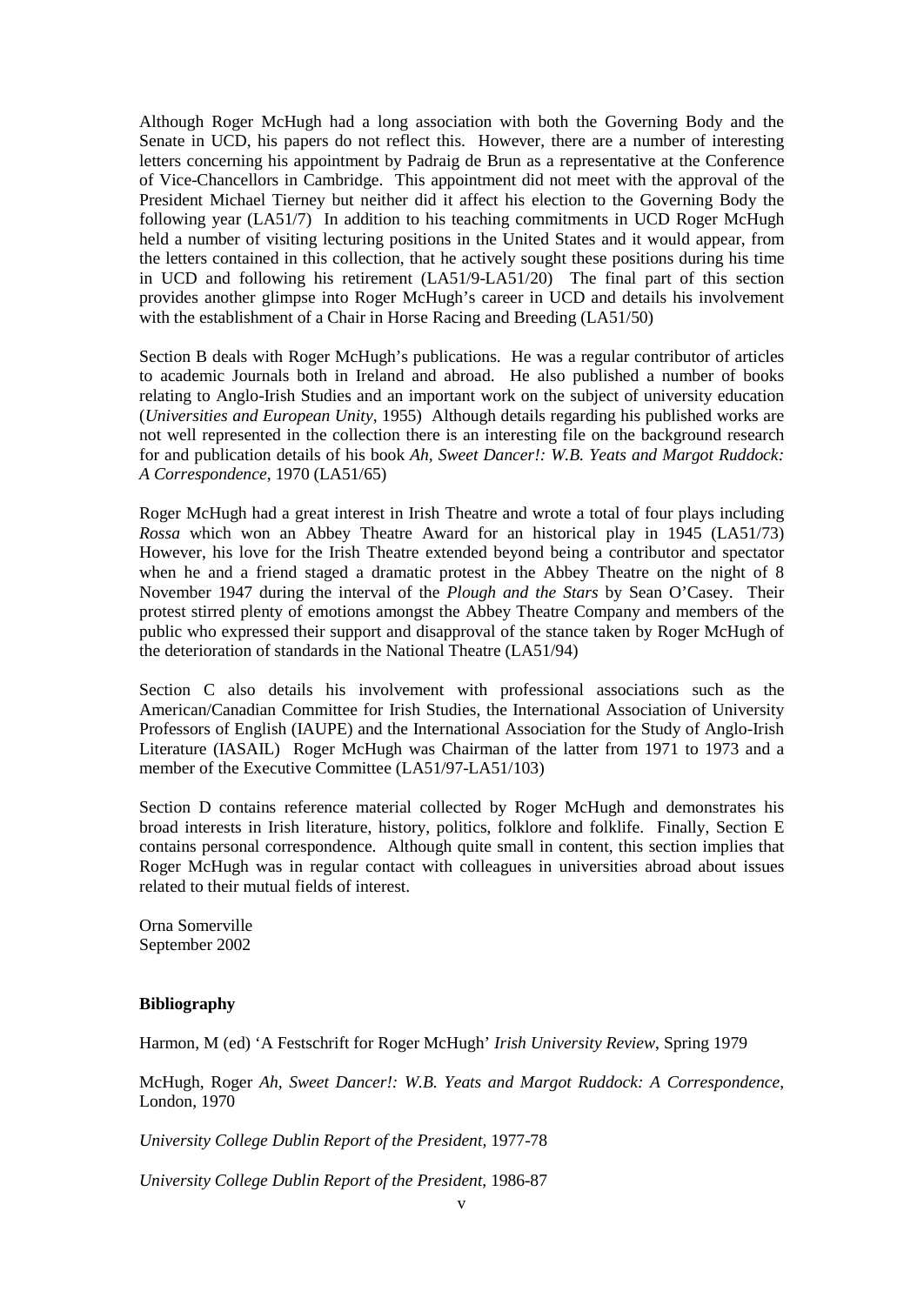## **Chronology**

| 24 July 1908   | Born                                                                              |
|----------------|-----------------------------------------------------------------------------------|
| 1925           | <b>Entered University College Dublin</b>                                          |
| 1928           | BA Degree in English and History                                                  |
| 1929           | MA Degree in English                                                              |
| 1930           | Higher Diploma in Education                                                       |
| 1934           | Appointed a member of staff in the English Department                             |
| 1945           | Awarded an Abbey Theatre Award for his play Rossa                                 |
| 1947           | PhD                                                                               |
| 1948           | Appointed as a Statutory Lecturer                                                 |
| 1965           | Professor of English                                                              |
| 1966           | First Professor of Anglo-Irish Literature and Drama,<br>University College Dublin |
| 1978           | Retires                                                                           |
| 1 January 1987 | Dies in Dublin aged 78                                                            |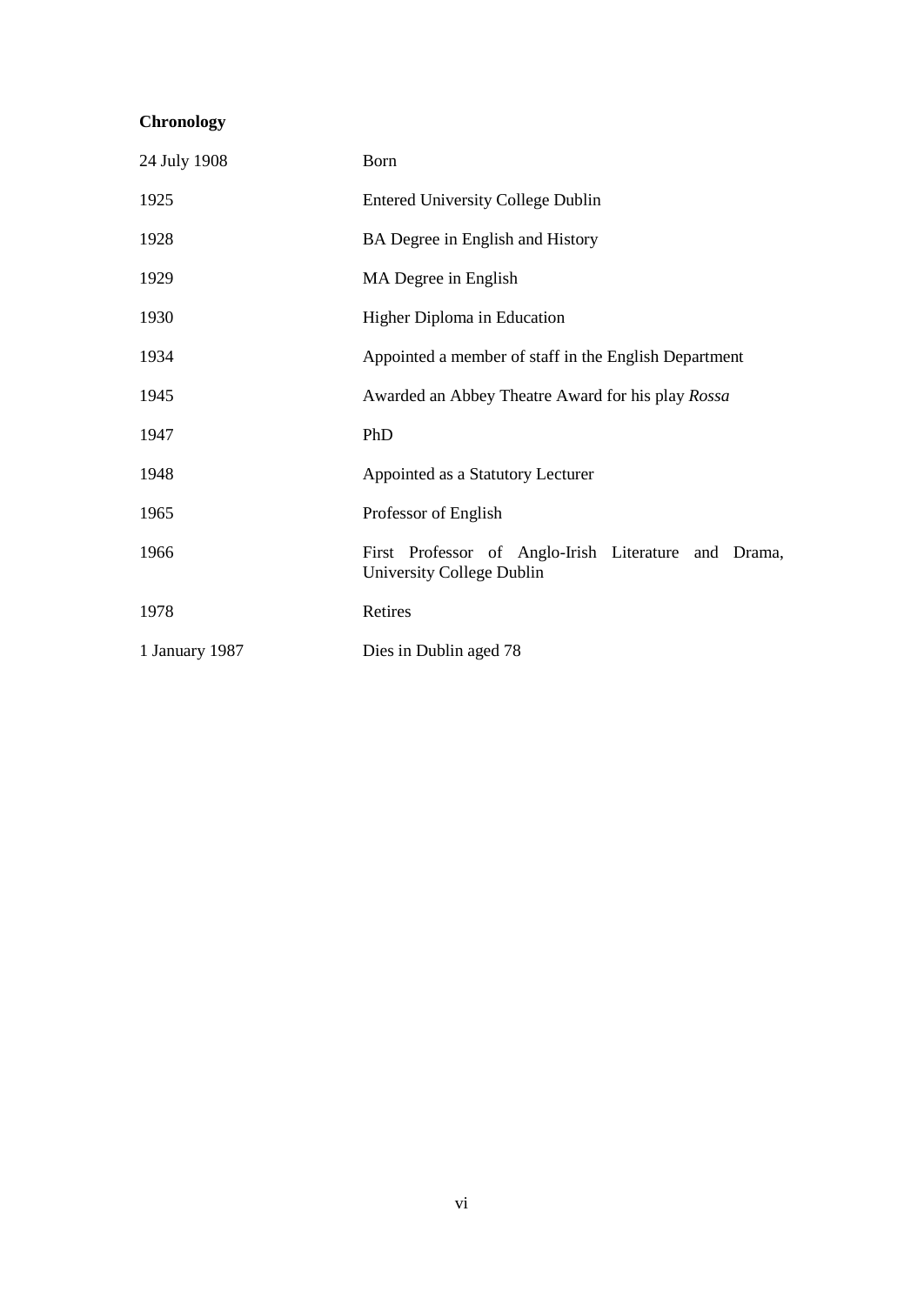### **ROGER MCHUGH PAPERS**

#### **A UNIVERSITY COLLEGE DUBLIN**

#### **I Anglo-Irish Studies (1949: 1969: 1977: 1979)**

**1 1949 Annotated copy of a memorandum written by** Roger McHugh on the development of Anglo-Irish Studies in University College Dublin. Includes a note explaining the background to the memorandum and the outcome after it had been submitted to the President and Professor of English Literature of University College Dublin.

8pp

**2** [ ] 1969 Course outline for the Hilary Term, B.A. Honours on Literature and War and Modern Tragedy by Professor McHugh.

 $1<sub>p</sub>$ 

**3** Autumn 1977 Autumn examination paper for the M.A. Degree examination in Anglo-Irish Studies, National University of Ireland, University College Dublin. Third paper on prose set by Dr. Cronin, Professor Donoghue, Professor McHugh and Dr. Harmon.

4pp

**4** 8 January 1979 Copy of a memorandum from Roger McHugh to the Dean [of Arts] on the occasion of his retirement as Acting Professor of Anglo-Irish Literature and concerning suggestions for the development of Anglo-Irish Studies in University College Dublin. Includes an annotated copy and a copy of a report on the development of Anglo-Irish Studies in U.C.D. from 1966- 1977. The report was presented at a conference sponsored by the Royal Irish Academy held at Trinity College Dublin, 10-11 March 1978. Includes details regarding undergraduate and postgraduate courses (including Ph.D. in Anglo-Irish Literature), procedures, methods, lectures, seminars, attendance and achievements, list of Ph.D. theses completed, list of graduates from foreign universities who completed the M.A. Degree and their results.

20pp

**5** 30 October 1979 Letter from Niall P. Hickey, San Martin, Millicent Road, Clane, Co. Kildare to Professor McHugh concerning his forthcoming retirement. Expresses

his appreciation for the effort and work that Roger McHugh has put into furthering the study of Anglo-Irish literature. Thanks Roger McHugh for encouraging him to study Francis Stuart and remarks that he occasionally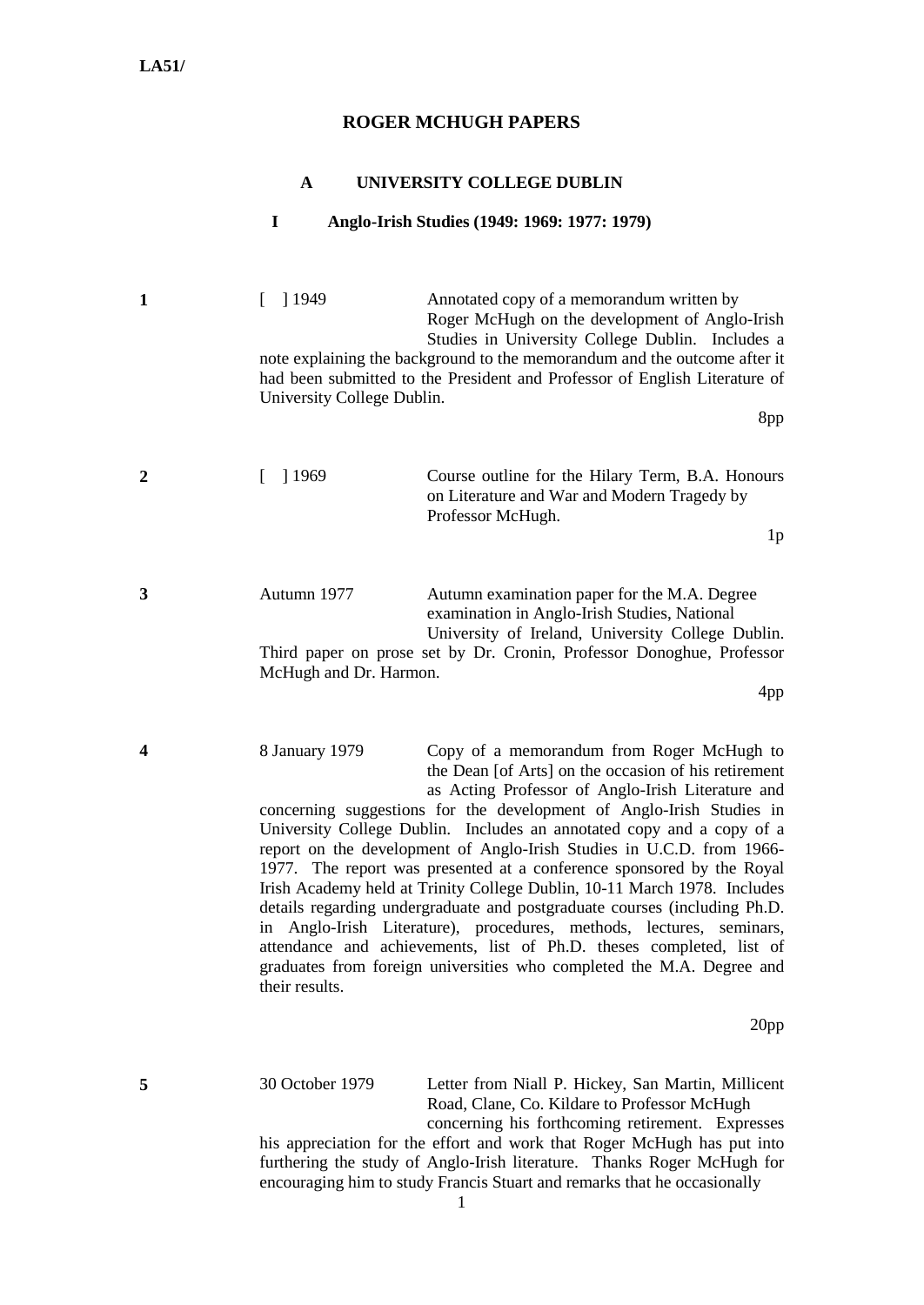lectures on this author and hopes to publish something on him in the future. Invites him to Clane when the weather improves so that his wife can meet Roger McHugh.

3pp

#### **II Senate (1951: 1955: 1969)**

1p).

**6** 22 May 1951 Letter from Bishop John D'Alton, Ard Coeli, Armagh to Roger McHugh, University College, Dublin concerning Roger McHugh's request for his

support in the forthcoming elections in the National University. Remarks that since becoming a Bishop he has tried to remain neutral and does not take an active part in elections associated with the National University. Concludes '…I wish you success in your candidature, and I am sure that, if elected, you will do everything to advance the interests of the various Colleges of the University.'

1p

**7** 21 August 1955 – Copies of correspondence between Michael 24 August 1955 Tierney, President, University College Dublin and Pádraig de Brun, Vice-Chancellor of University College Dublin concerning the appointment of Roger McHugh by the Vice-Chancellor to represent him at the Conference of Vice-Chancellors in Cambridge. Includes a letter from Michael Tierney to Pádraig de Brun protesting against this appointment. Remarks 'Your action in appointing him without even informing me that you proposed to do so constitutes a considerable embarrassment and annoyance to me.' (21 August 1955, 1p) Includes a draft statement and corrected draft statement by Roger McHugh concerning his position in the matter. Remarks 'So far as the prestige of the University is concerned, I feel it my duty, as a Member of the Senate…to bring these facts now to the notice of its Members. So far as my own reputation is concerned, I find that, owing to the publicity which the statement received, I have no alternative but to call upon Dr. Tierney to withdraw it, publicly and in a form satisfactory to me...' ([August 1955],

3 items

#### **8 1969 Draft of statute CXLVIII for the National** University of Ireland.

23pp

#### **III Lecturing Posts Abroad (1958: 1971: 1977-1982)**

**9** [June/July] Notice of summer courses in the School of Letters, Indiana University. Includes a course by Roger McHugh entitled 'Irish Drama.'

1p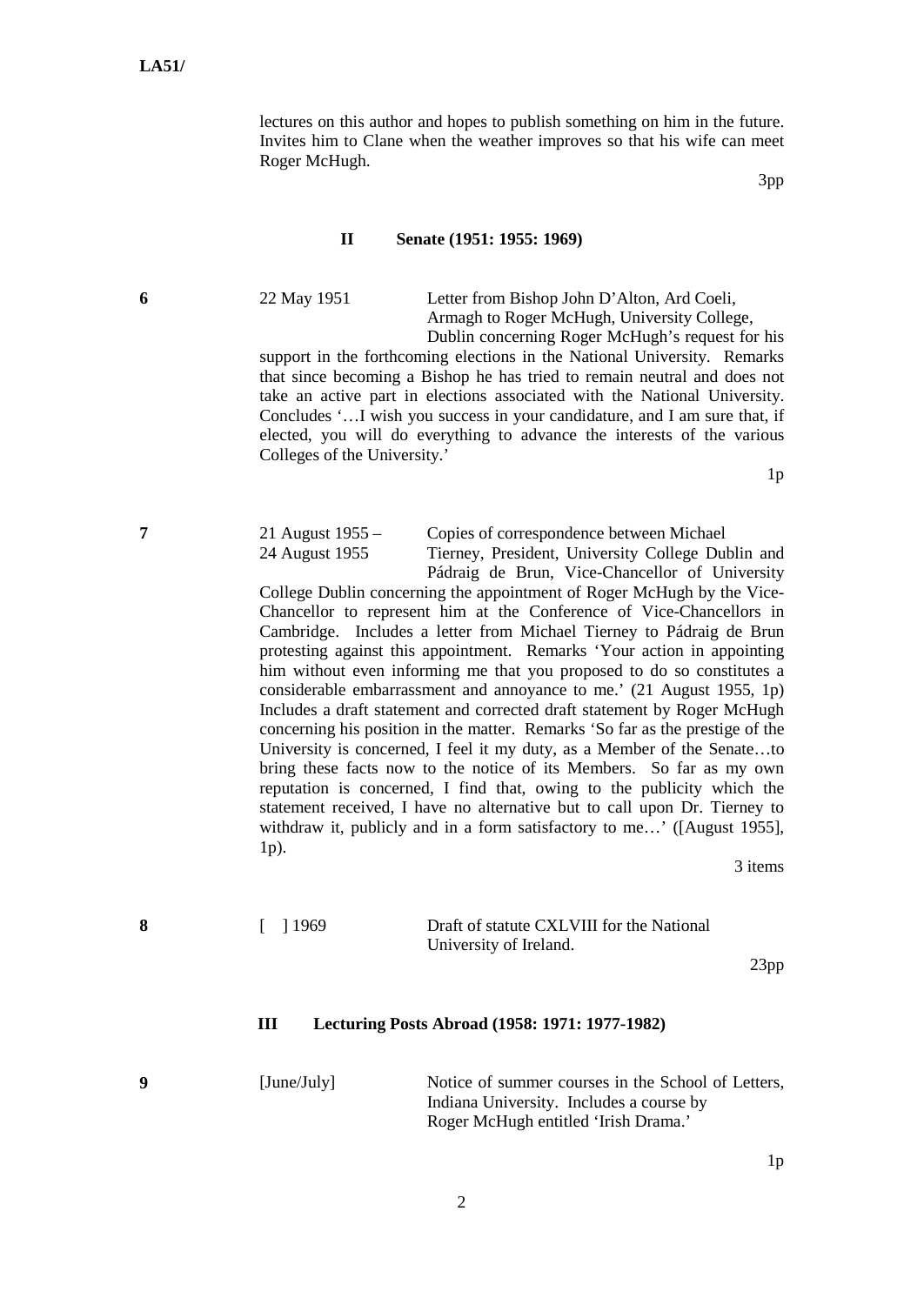## **10** 31 January 1958 Part of a letter from Roger McHugh, "Glenart", Grove Avenue, Blackrock, Co. Dublin to [ ]

inquiring about assistance for Irish scholars or writers lecturing or undertaking research in American universities. Describes his academic qualifications, his lecturing positions and lists his publications. Remarks that he is a playwright and his special fields of interest are Irish literature and drama 'I should be interested in lecturing on or conducting seminars in these subjects in the United States. I should also be interested, if the opportunity offers, in meeting and learning from American playwrights…'

 $1<sub>p</sub>$ 

#### **11** 6 April 1971 Letter from Shotaro Oshima 34-4, 2-chome, Nishisugamo, Toshima-ku, Tokyo, Japan to Professor Roger McHugh, "Glenart", Grove

Avenue, Blackrock, Co. Dublin concerning Roger McHugh's visit to Japan and his essay 'Lafcadio Hearn and his Links with Ireland.' Remarks that he is very pleased to have his name mentioned in the essay. Asks permission to print the lecture delivered by Roger McHugh in Kobe in the Annual Report of their Society.

1p

#### **12** 29 June 1977 Letter from Betty [ ], 9 Braga Circuit, Kowloon, Hong Kong to Roger McHugh, "Glenart", Grove Avenue, Blackrock, Co. Dublin concerning Roger McHugh's CV which she has passed on to Dr Sean Mackey, a retired professor from the University of Hong Kong. Remarks that Dr. Mackey has spoken to Dr. Alan Green of the English Department about Roger McHugh but that nothing can be done about the schedule for the next academic year

before the end of June. Advises him to contact Ian McKenzie, a friend who works in administration in the University of Hong Kong for advice. Remarks that she will return to Ireland on 4 October.

1p

**13** 17 February 1978 Letter from Maureen [ ] Hofstra University, Hempstead, New York to Professor Roger McHugh concerning options for visiting Professors in American universities. Remarks that the visiting chair for Hofstra University, the Adams Chair, is not vacant. Refers to Stony Brook, the University of Delaware and Newark. Remarks 'My brothers are Delaware graduates. It is a state school but heavily endowed by the Du Ponts so that it has more resources than the largesse of the State legislature.'

1p

**14** 11 January 1981 Letter from Catherine B. Shannon, Professor of History, Westfield State College, Massachusetts to Professor McHugh, 95 Anglesea Road, Dublin 4 agreeing to include details regarding Professor McHugh's availability to lecture in the United Sates in a Newsletter. Remarks that she has made inquiries at the English Department at Westfield concerning Roger McHugh teaching for a semester in the College. Concludes that she will discuss these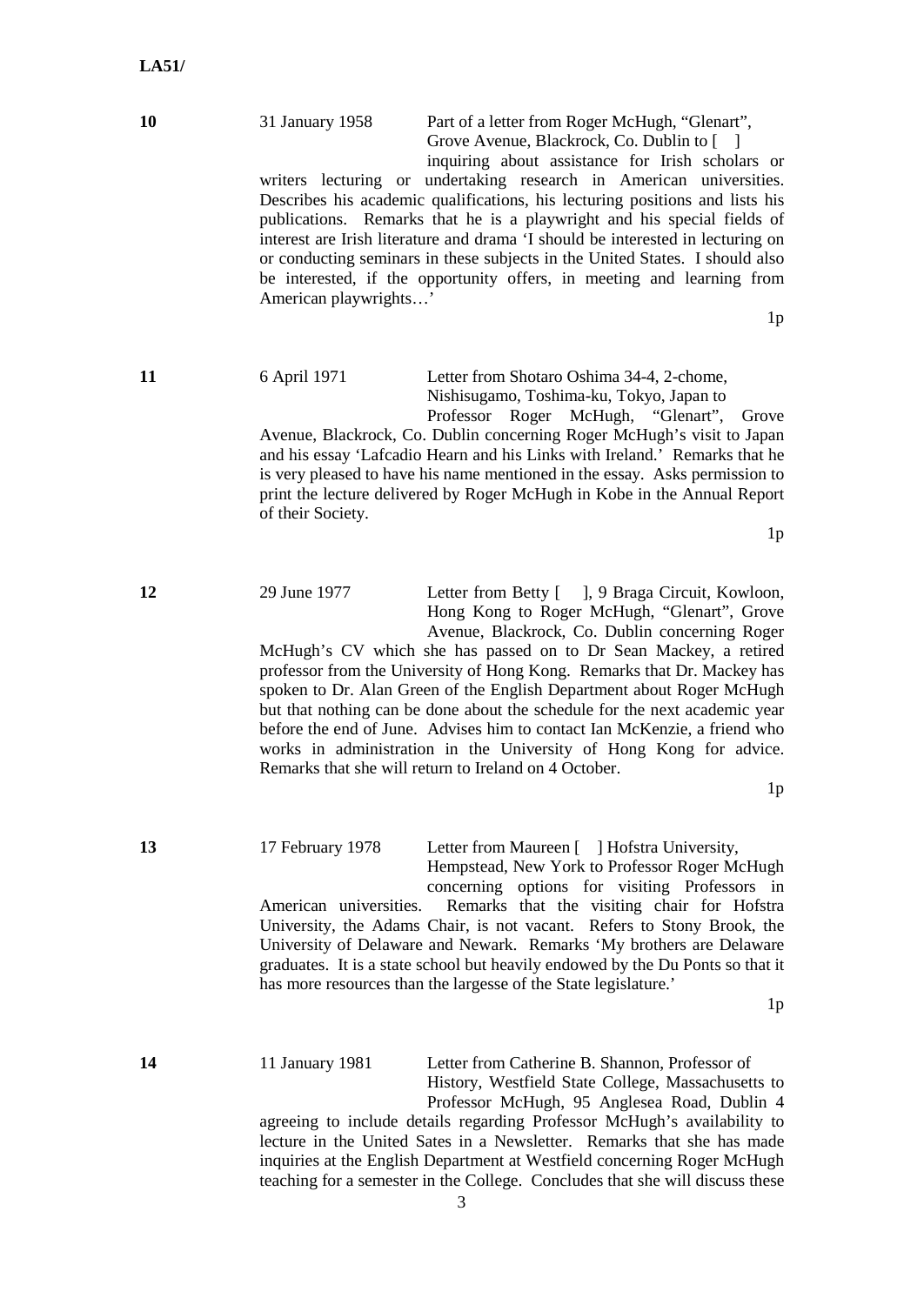matters with him in person if he attends the joint U.S.-Canadian Irish Studies in Vermont in April.

1p

**15** 1 April 1981 Letter from Sally L. Sells, President, Travel Anywhere, Society Hill, Towers Mall, Philadelphia concerning Roger McHugh's availability to lecture in the United States. Remarks that she has sent his resume to a number of organisations so that something suitable can be arranged.

 $1<sub>p</sub>$ 

**16** 29 April 1981 Letter from Rodney Armstrong , Director and Librarian, Library of the Boston Athenæum, Boston, Massachusetts to Roger McHugh, Blakeney

Cottage, 95a Anglesea Road, Ballsbridge, Dublin 4 concerning a letter he received from Sally Sells of Travel Anywhere. Remarks that he would be interested in having Roger McHugh lecture at the Athenæum but that they could only pay a modest fee. Asks Roger McHugh to contact him when he finalises his travel arrangements.

1p

**17** 17 July 1981 Letter from Audna L. England, Program Director, 2 The English-Speaking Union of the United States, 16 East  $69^{th}$  Street, New York to Dr. Roger McHugh, Blakeney Cottage, 95a Anglesea Road, Ballsbridge, Dublin 4 concerning Roger McHugh's interest in lecturing in the United States. Remarks that he has received a letter from Sally Sells of Travel Anywhere to this effect. Remarks that he will need travel dates so that Roger McHugh can be put on the programme for the various branches of the English-Speaking Union. Includes an information leaflet describing the origins and history of the English-Speaking Union of the United States. Includes a list of branches and National Officers and details on how to become a member

5p

**18** 27 August 1981 Letter from Audna L. England, Program Director, The English-Speaking Union of the United States, 16 East  $69^{th}$  Street, New York to Dr. Roger McHugh, Blakeney Cottage, 95a Anglesea Road, Ballsbridge, Dublin 4 concerning the fee paid to speakers. Remarks that they would be delighted to have Roger McHugh as a speaker. Asks him to contact her when he has finalised his plans.

1p

**19** 23 December 1981 Letter from Ruth-Ann M. Harris, Chair, Irish Studies Committee, Northeastern University, 360 Huntington Avenue, Boston, Massachusetts to Professor Roger McHugh, Blakeney Cottage, 95a Anglesea Road, Ballsbridge, Dublin 4 concerning Roger McHugh's plans to lecture in the United States. Explains that all Irish studies activities are co-ordinated with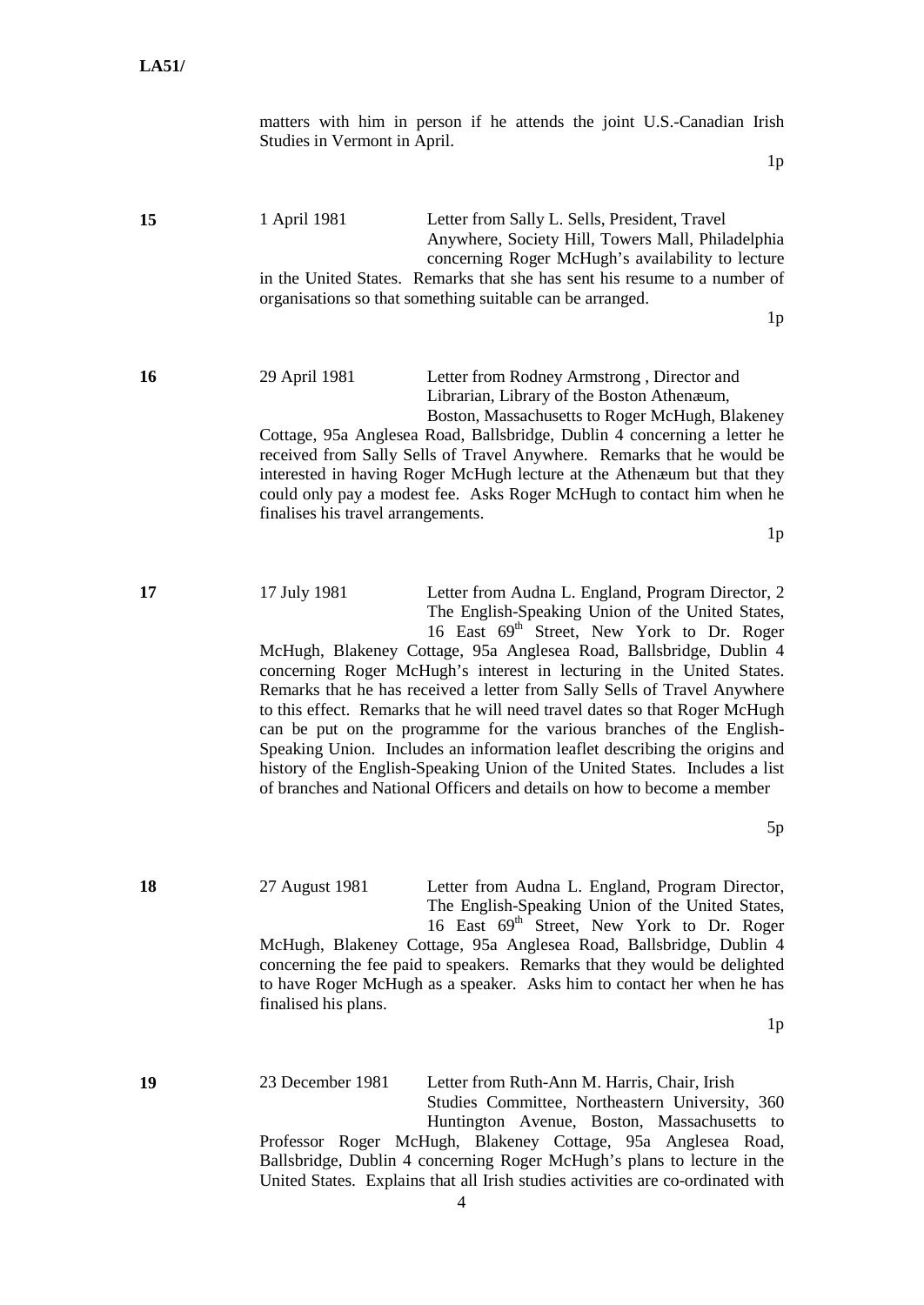|    |                               | the relevant departments in the University. Remarks that she will contact<br>the chairman of the English Department, Dr. Kinley Roby for his advice.<br>Asks Roger McHugh to send her approximate dates of his visit.                                                                                                                                                                                                                               |
|----|-------------------------------|-----------------------------------------------------------------------------------------------------------------------------------------------------------------------------------------------------------------------------------------------------------------------------------------------------------------------------------------------------------------------------------------------------------------------------------------------------|
|    |                               | 1p                                                                                                                                                                                                                                                                                                                                                                                                                                                  |
| 20 | 18 January 1982               | Letter from Adele M. D[ ], Irish Studies Program,<br>Boston College, Chestnut Hill, Massachusetts to<br>Professor McHugh concerning Roger McHugh's<br>plans to lecture in the United States. Remarks that their budget has been<br>planned and that they have limited funds available. Remarks that a class<br>lecture could be arranged for a small payment but that a more appropriate<br>fee could be arranged for next Autumn or Spring.<br>2pp |
|    | IV                            | Lecture Notes (1965: 1969-1970)                                                                                                                                                                                                                                                                                                                                                                                                                     |
| 21 | nd                            | Lecture notes on the early poems of W.B. Yeats<br>given as part of special lectures to B.A. Hons.<br>students.<br>11pp                                                                                                                                                                                                                                                                                                                              |
| 22 | nd<br>Montague on W.B. Yeats. | W.B. Yeats<br>Includes notes on W.B. Yeats as a Playwright,<br>notes on Yeats for an M.A. class, The Crazy Jane<br>poems, The Tragic Theatre, W.B. Yeats' Plays, Yeats in the Theatre,<br>18 items                                                                                                                                                                                                                                                  |
| 23 | 5 January 1965                | Notice of a centenary lecture organised by the<br>special events committee of the Associated<br>Students of the University of San Francisco entitled<br>'W.B. Yeats 1865-1939' delivered by Roger McHugh.<br>4pp                                                                                                                                                                                                                                    |
| 24 | nd                            | [Lecture] notes on Japanese Noh plays. The Noh<br>plays flourished in Japan from the $14th$ century to<br>the middle of the 17 <sup>th</sup> century. After 1910 Yeats'<br>plays were strongly influenced by Japanese Noh Theatre, in particular the<br>wearing of masks by the actors and ritual dances.<br>4pp                                                                                                                                    |
| 25 | nd                            | Notes on W.B. Yeats' poem The Secret Rose.                                                                                                                                                                                                                                                                                                                                                                                                          |

1p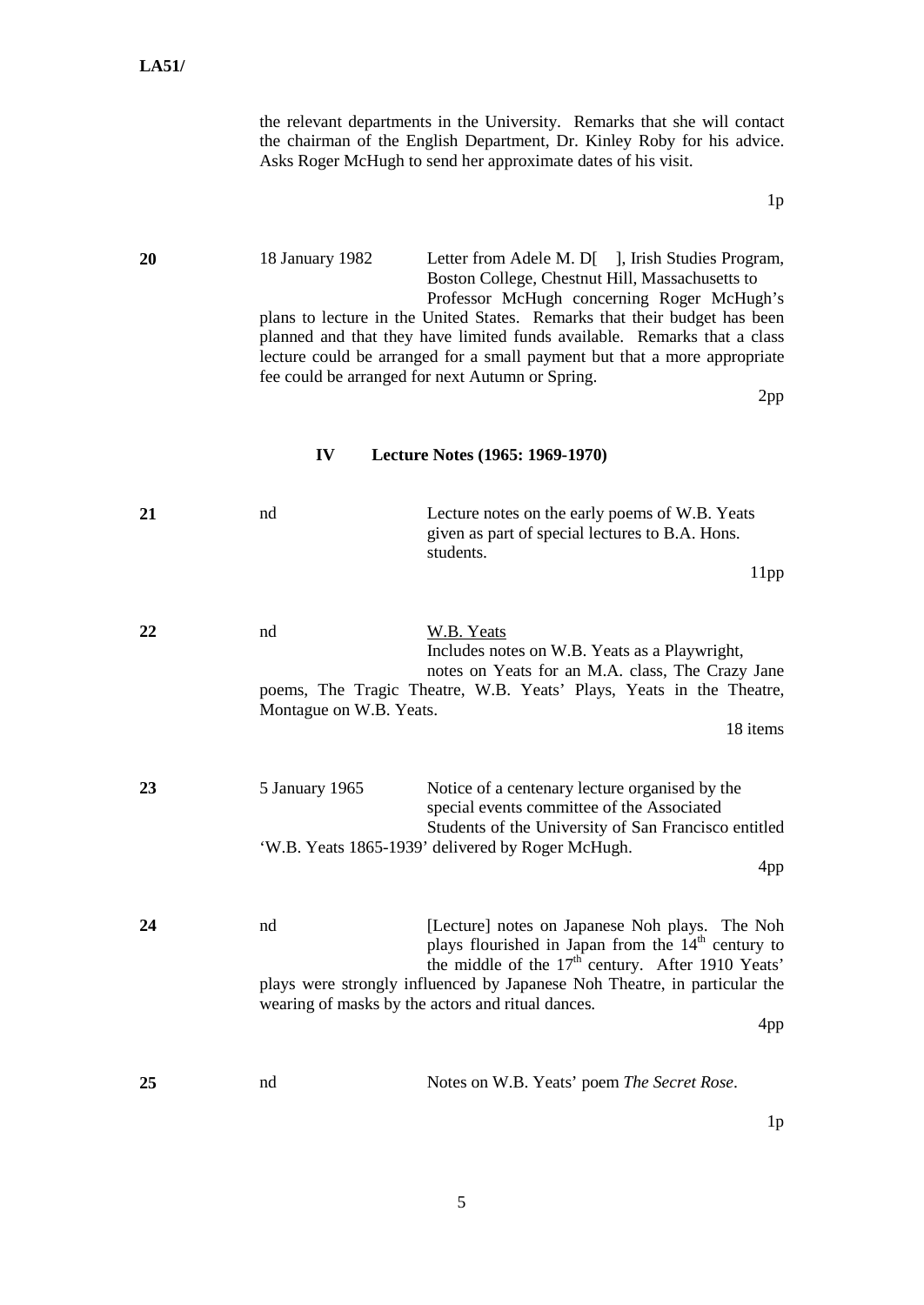| 26 | nd                            | General notes on W.B. Yeats' early poems.                                                                                                                                                                                                                             |
|----|-------------------------------|-----------------------------------------------------------------------------------------------------------------------------------------------------------------------------------------------------------------------------------------------------------------------|
|    |                               | 1 <sub>p</sub>                                                                                                                                                                                                                                                        |
| 27 | 6 November [ ]                | Lecture notes on an exercise to compare an early<br>and first draft of W.B. Yeats' poem Lake Isle of<br><i>Inisfree</i> given to the B.A. Honours class.                                                                                                              |
|    |                               | 2pp                                                                                                                                                                                                                                                                   |
| 28 | nd                            | Annotated synopsis of a text of a lecture by Roger<br>McHugh entitled 'W.B. Yeats, Poet and<br>Playwright'. The lecture was the fourth part in the                                                                                                                    |
|    | Eichosha Tape lecture series. | 5pp                                                                                                                                                                                                                                                                   |
| 29 | nd                            | Lecture notes on nineteenth century Anglo Irish<br>poets (Moore, Callanan, Walsh, Darley) given to<br>B.A. Hons. students.<br>4pp                                                                                                                                     |
| 30 | nd                            | Lecture notes on minor poets of the nineteenth<br>century.<br>5pp                                                                                                                                                                                                     |
| 31 | nd                            | Lecture notes on the poet Samuel Ferguson.<br>2pp                                                                                                                                                                                                                     |
| 32 | nd                            | Lecture notes on James Clarence Mangan.<br>12pp                                                                                                                                                                                                                       |
| 33 | nd                            | Material, mainly notes, relating to James Joyce with<br>particular reference to Ulysses, Portrait of an Artist,<br>Finnegan's Wake.<br>43pp                                                                                                                           |
| 34 | nd                            | <b>Modern Irish Poets</b><br>Assorted notes concerning the following poets:<br>Austin Clarke; Louis MacNeice; James Stephens;<br>Padraic Colum; Monk Gibbon; G. W. Russell; Patrick Kavanagh. Includes<br>part of a draft for an article on Austin Clarke (nd, 23pp). |

14pp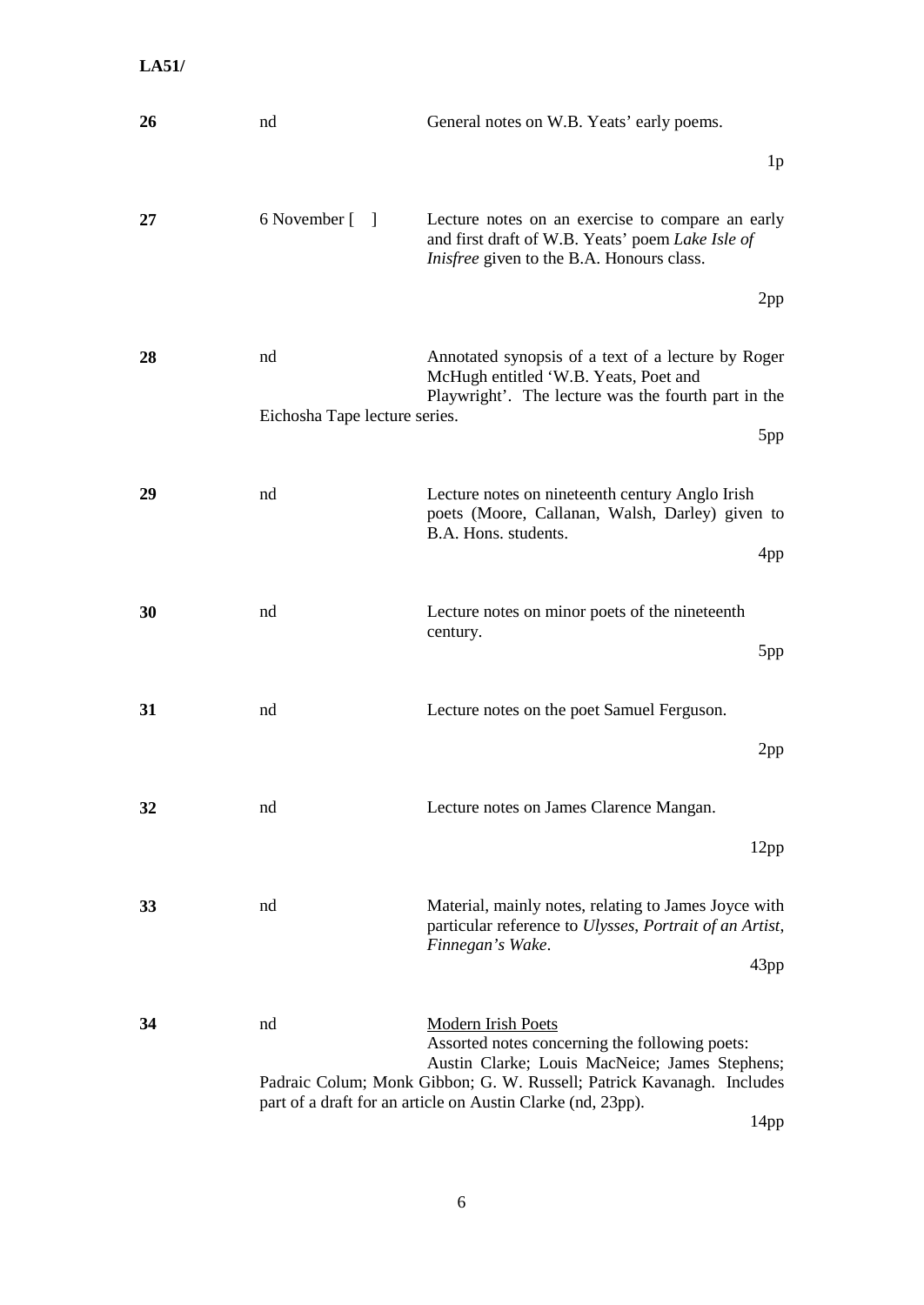| 35 | nd<br>19 <sup>th</sup> century Anglo-Irish poetry. | Notebook containing notes on the following topics:<br>Anglo-Irish literature from $13th$ century; Kuno<br>Meyer's research on ancient Irish poetry; General<br>knowledge of Celtic literature; Bardic schools; Eighteenth century courts of<br>poetry; Douglas Hyde; Seán Ó Faoláin; The Dark Ages; Cúirt; Mangan and<br>40 <sub>pp</sub> |
|----|----------------------------------------------------|-------------------------------------------------------------------------------------------------------------------------------------------------------------------------------------------------------------------------------------------------------------------------------------------------------------------------------------------|
| 36 | nd                                                 | Notebook containing notes on the following topics:<br>Swift - Battle of Books and Tale of a Tub; Joyce -<br>Finnegan's Wake; Yeats - plays; Synge - plays.<br>94pp                                                                                                                                                                        |
| 37 | nd                                                 | Lecture notes entitled 'The Irish Literary Revival'<br>given as part of a special lecture series to B.A.<br>Hons. students.<br>12pp                                                                                                                                                                                                       |
| 38 | nd                                                 | Drama: Tragedy, Comedy<br>Assorted notes, the majority of which appear to be<br>preparatory notes and texts for lectures given by<br>Professor McHugh. Includes notes on George Bernard Shaw, Tragedy and<br>Comedy in Drama, T.S. Eliot, Aristotle, Euripides, Drama and Legend.<br>55pp                                                 |
| 39 | nd                                                 | Annotated draft of a lecture by [Roger McHugh]<br>entitled 'Lecture I. Irish Legend and Anglo-Irish<br>Literature'.<br>18pp                                                                                                                                                                                                               |
| 40 | nd                                                 | Victorians<br>Assorted [lecture] notes on the Victorian Age,<br>Victorian Prose and Poetry. Includes notes on<br>Elegies, Tennyson, Victorian Literary Patterns, Matthew Arnold, Thomas<br>Caryle, Heroes and Hero Worship, the Hero as Poet, the Hero as a Man of<br>Letters, William Morris, the Romantic Movement.<br>42pp             |
| 41 | nd<br>approach their study of Pope.                | Pope<br>Assorted lecture notes and other notes on Alexander<br>Pope and Samuel Johnson. Includes draft questions<br>for exams and essay titles. Includes instructions to students on how to<br>36pp                                                                                                                                       |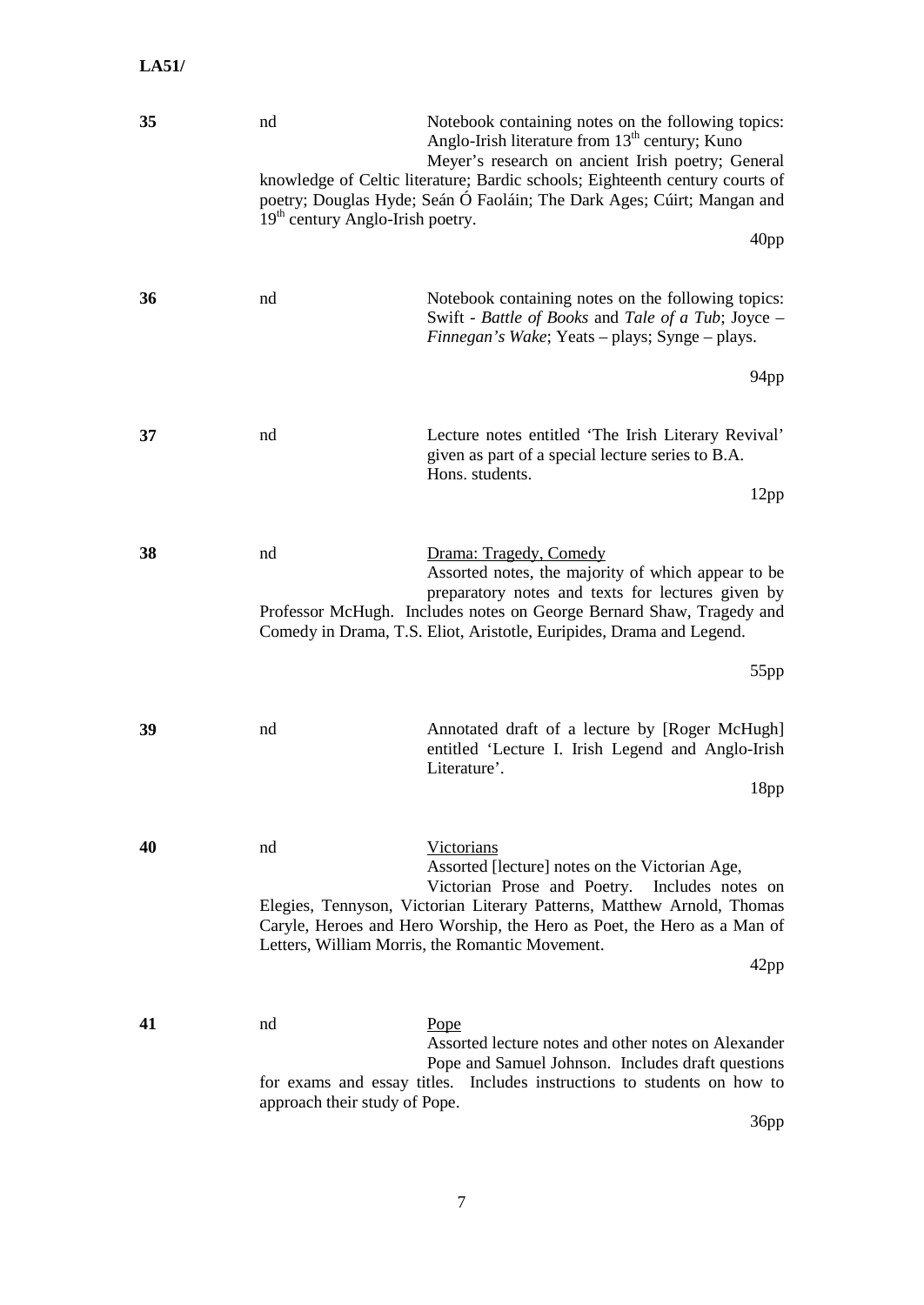| 42 | nd                                       | Spiral bound notebook containing [lecture] notes on<br>Gulliver's Travels by Jonathan Swift.<br>10 <sub>pp</sub>                                                                                                                                                                                                                                                                                                                                                                                                                                                        |
|----|------------------------------------------|-------------------------------------------------------------------------------------------------------------------------------------------------------------------------------------------------------------------------------------------------------------------------------------------------------------------------------------------------------------------------------------------------------------------------------------------------------------------------------------------------------------------------------------------------------------------------|
| 43 | 1 January 1969 -<br><sup>1969</sup><br>L | Material re Literature and War<br>Material relating to a course taught by Roger<br>McHugh on Literature and War. Includes a course<br>outline ([ ] 1969, 1p) Includes lecture notes for a series of six lectures (nd,<br>16pp) Includes a cutting from the New York Review entitled 'That War<br>Again' relating to books about the First World War (16 January 1969, 3pp)                                                                                                                                                                                              |
|    |                                          | 23pp                                                                                                                                                                                                                                                                                                                                                                                                                                                                                                                                                                    |
| 44 | nd                                       | Incomplete annotated text of a lecture entitled<br>'Tagore and India's Revival' delivered by Roger<br>McHugh as the Tagore Commemoration Lecture in<br>Sligo. Rabindranath Tagore was an Indian poet and dramatist whose work<br>was introduced by W.B. Yeats to the Western World.<br>23pp                                                                                                                                                                                                                                                                             |
| 45 | 8 October 1970                           | Printed text of a lecture given by Roger McHugh at<br>Waseda University entitled 'Ancient Irish Literature<br>and Modern Irish Writing.'<br>14 <sub>pp</sub>                                                                                                                                                                                                                                                                                                                                                                                                            |
| 46 | nd<br>Samhain Papers.                    | Assorted notes for lectures and articles. Includes<br>notes on Flann O'Brien, Making of Literature,<br>Corkery-Plays, George Bernard Shaw, W.B. Yeats,<br>The Literary Arts in the Age of DeValera (This lecture was given at a<br>meeting of IASAIL – International Association for the Study of Anglo-Irish<br>Literature), Nationalism & National Institutions, Expressionism, Austin<br>Clarke, Denis Devlin, J. M. Synge, Royal Irish Academy, Russian Influence<br>on Irish Writers, Reading Plan for M.A. Class, Lorca, The Celtic Twilight,<br>95 <sub>pp</sub> |
| 47 | nd                                       | <b>American Literature</b><br>Lecture notes on American Literature given to B.A.<br>Hons. students.<br>15pp                                                                                                                                                                                                                                                                                                                                                                                                                                                             |
| 48 | nd                                       | Assorted notes entitled 'The Art of Poetry – Pope',<br>'Art in my Time', 'Danube Steamer'.<br>11pp                                                                                                                                                                                                                                                                                                                                                                                                                                                                      |
| 49 | nd                                       | Newman<br>A file of mainly lecture notes relating to Cardinal<br>Newman.<br>Includes notes on Theory of General<br>8                                                                                                                                                                                                                                                                                                                                                                                                                                                    |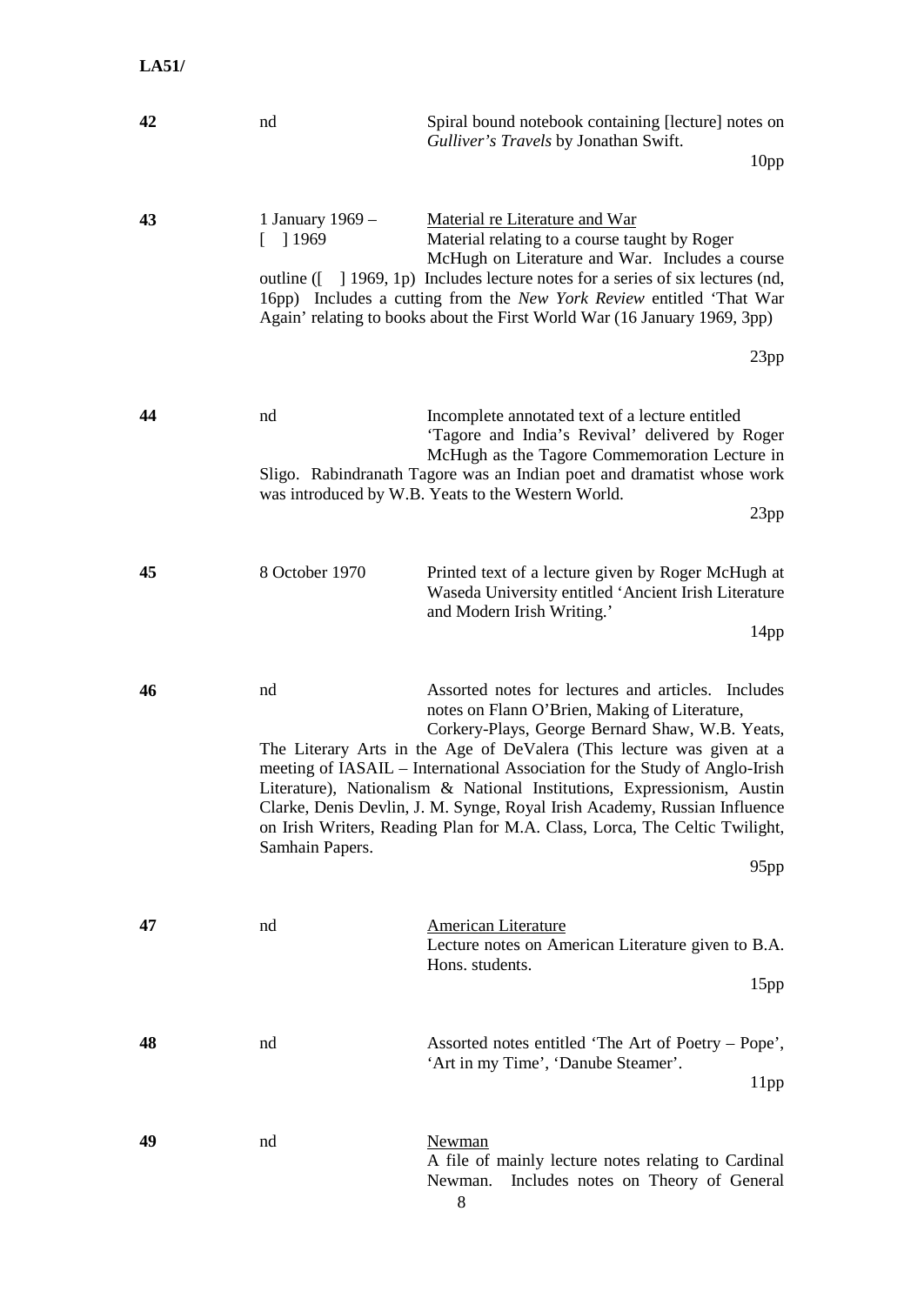Education, Theory of General Knowledge, General Education in a Free Society, Discourses, Mission of the University, Newman and Liberalism, Notes on the 'Insurrection and Resurrection' by Maisie Ward used to illustrate lectures dealing with the intellectual background of Newman's Discourses.

92pp

#### **V Chair in Horse Racing and Breeding (1973-1975)**

24 March 1975 Mainly notes and correspondence relating to the

**50** 21 August 1973 – Chair in Horse Racing and Breeding

establishment of a Degree Course in Racing and Breeding in University College Dublin. Includes a draft proposal written by Roger McHugh justifying the need for such a course (nd, 2pp) Includes a letter from Spencer Freeman, Chairman and Managing Director of the Hospital's Trust Ltd., Ballsbridge, Dublin 4 to Professor Roger McHugh, "Glenart", Blackrock, Co. Dublin thanking him for his advice and assistance. Refers to the content of the syllabus 'I agree with your views regarding the syllabus and I think this should be left to the eventual sponsor in consultation with the University and expert advice.' (21 August 1973, 1p) Includes a copy of *The Horseman* with an article by Spencer Freeman entitled 'Captain Spencer Freeman Suggests a University Chair for Racing and Breeding' (July 1974 p51) Includes a letter from Spencer Freeman to Roger McHugh concerning his correspondence with Lord Harrington regarding the establishment of a Degree Course in Racing and Breeding. Remarks 'Having got a foot inside the door, I feel the next step might be to ask Capt. (Sean T.) Berry (Manager, The Irish Bloodstock Breeders Association) to meet you and myself when the constituent subjects for the course as well as the time involved for graduation could be discussed.' (13 August 1974, 1p) Encloses copies of correspondence between himself and Captain Berry discussing the Degree Course (11 August 1974 – 13 August 1974, 2pp) Includes a letter from Spencer Freeman to Roger McHugh enclosing details of the course outline. Remarks that he has sent a copy of the outline and a letter to Messrs. Seamus and Joe McGrath (Curragh Grange, The Curragh, county Kildare) and encloses a copy of the letter (13 September 1974, 3pp) Includes a letter from Spencer Freeman to Roger McHugh enclosing a copy of a letter he sent to Professor Rhatigan, Dean of the Faculty of Veterinary Medicine, University College Dublin concerning his proposal for a Degree Course in Racing and Breeding. Asks Professor Rhatigan to suggest a syllabus for the course. Concludes 'I am so convinced of the desirability of the proposed Course for the benefit of Racing and Bloodstock industry in this country, that I am confident of the appreciation of all concerned.' (29 January 1975, 3pp)

12 items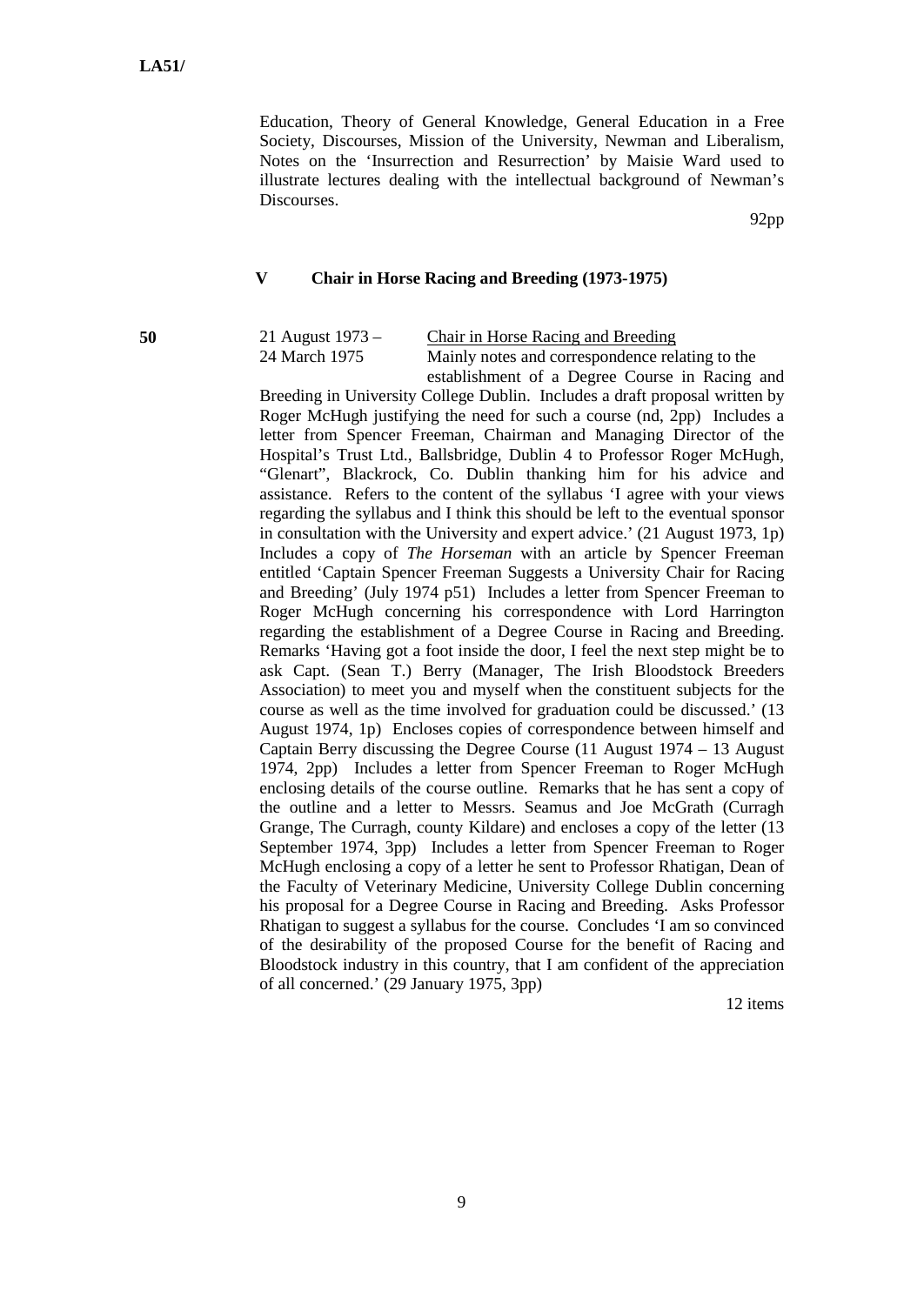## **B PUBLISHED WORKS**

## **I Drafts (nd)**

| 51<br>see also<br>LA51/77 | [November $-$<br>December 1951] | Annotated article by Professor Roger McHugh<br>entitled 'Shaw the Dramatist' published in the <i>Irish</i><br>Library Bulletin.<br>4pp                                                                                                                                                                                         |
|---------------------------|---------------------------------|--------------------------------------------------------------------------------------------------------------------------------------------------------------------------------------------------------------------------------------------------------------------------------------------------------------------------------|
|                           |                                 |                                                                                                                                                                                                                                                                                                                                |
| 52                        | nd<br>them.'                    | Part of an annotated draft of an article by [Roger<br>McHugh] on the Aran Islands. Describes the<br>content of the article. Remarks ' I will examine<br>some of the prominent "distortions" of cultural "reality" in literary and film<br>work dealing with Aran and historical, and other, factors that have produced<br>16pp |
|                           |                                 |                                                                                                                                                                                                                                                                                                                                |
| 53                        | nd                              | [Draft entries for encyclopedias] written by Roger<br>McHugh on Irish dramatists William Boyle and<br>William Francis Casey.<br>2pp                                                                                                                                                                                            |
| 54                        | nd<br>influence on W.B. Yeats.  | Part of an annotated typescript by Roger McHugh<br>concerning Mangan, the Young Irelanders with<br>particular reference to Thomas Davis and their                                                                                                                                                                              |
|                           |                                 | 3pp                                                                                                                                                                                                                                                                                                                            |
| 55                        | nd                              | Part of a copy of an annotated typescript by [Roger<br>McHugh] concerning the structure of Gaelic society<br>in c. $5th$ and $6th$ centuries.<br>32pp                                                                                                                                                                          |
| 56                        | nd                              | Part of an annotated typescript by [Roger McHugh]<br>concerning Irish literary figures/development of<br>Irish literature, drama and poetry.<br>23pp                                                                                                                                                                           |
| 57                        | nd                              | Part of an annotated typescript by Roger McHugh<br>concerning Irish writers of the early nineteenth<br>century.<br>5pp                                                                                                                                                                                                         |
| 58                        | nd                              | Part of a copy of an annotated draft of an article by<br>[Roger McHugh] concerning Yeats' poem Under<br>Ben Bulben.                                                                                                                                                                                                            |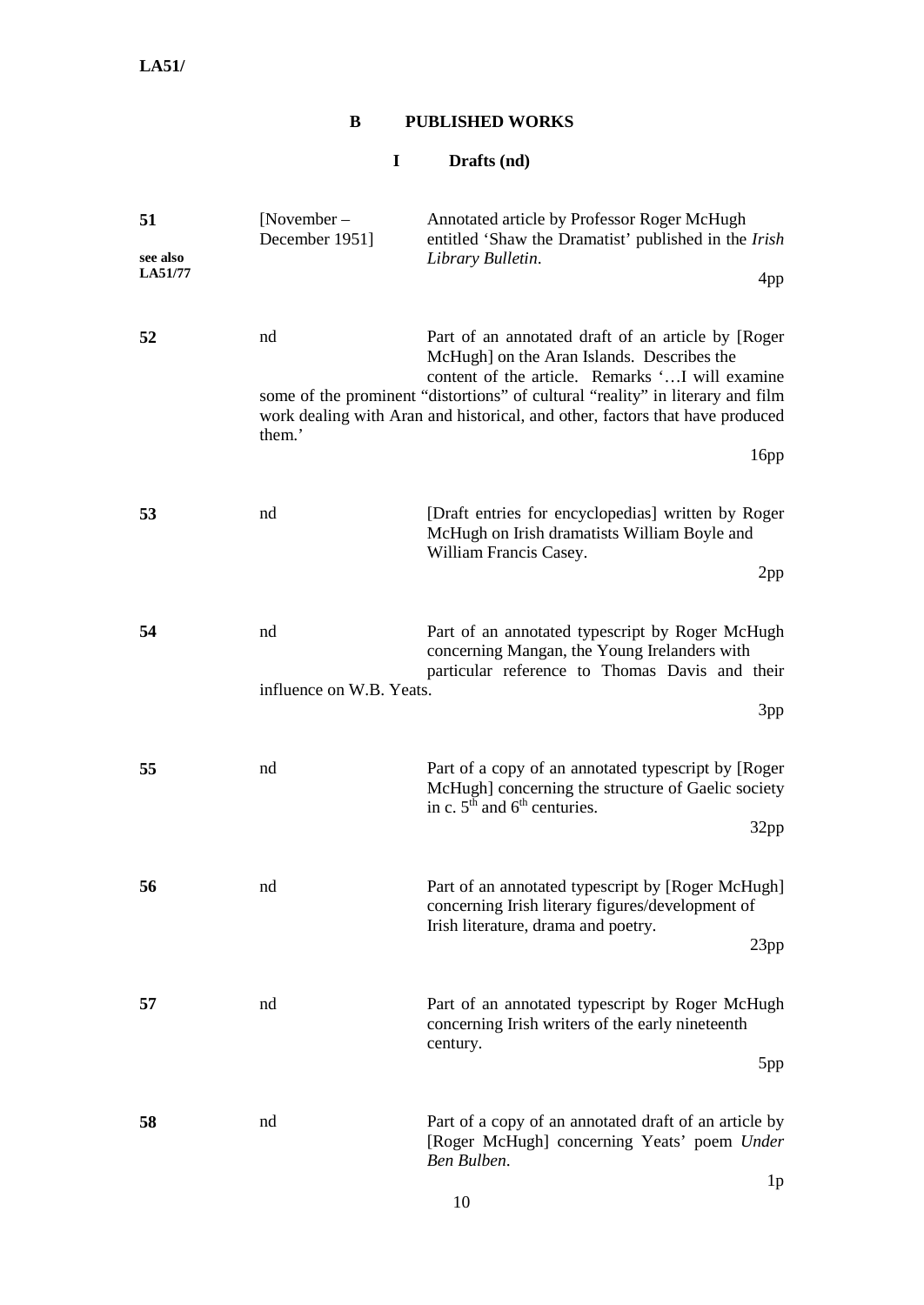| 59                  | nd                                                                               | Annotated draft of an article by [Roger McHugh]<br>entitled 'The Gaelic Contribution to Irish<br>Nationalism'.                                                                                                                                                                                                                                                   |
|---------------------|----------------------------------------------------------------------------------|------------------------------------------------------------------------------------------------------------------------------------------------------------------------------------------------------------------------------------------------------------------------------------------------------------------------------------------------------------------|
|                     |                                                                                  | 3pp                                                                                                                                                                                                                                                                                                                                                              |
| 60                  | nd                                                                               | Offprint of an article entitled 'The Birth of a<br>National Dream' by Roger McHugh published by<br>the faculty of Arts and Sciences, University of                                                                                                                                                                                                               |
|                     |                                                                                  | Pittsburgh, Pennsylvania. Annotated and corrected.<br>9pp                                                                                                                                                                                                                                                                                                        |
| 61                  | nd                                                                               | Annotated and corrected draft of an article by<br>[Roger McHugh] entitled 'Irish Literature'.                                                                                                                                                                                                                                                                    |
|                     |                                                                                  | 12pp                                                                                                                                                                                                                                                                                                                                                             |
|                     |                                                                                  |                                                                                                                                                                                                                                                                                                                                                                  |
| 62                  | [1980]                                                                           | Annotated draft of an article by Roger McHugh<br>entitled "Always Complainin": Uncle Pether v The                                                                                                                                                                                                                                                                |
| see also<br>LA51/82 | the <i>Irish University Review</i> , Vol. 10, No. 1.                             | Young Covey.' This article was later published in                                                                                                                                                                                                                                                                                                                |
|                     |                                                                                  | 10 <sub>pp</sub>                                                                                                                                                                                                                                                                                                                                                 |
|                     | $\mathbf{I}$                                                                     | Books (1935-1936: 1968-1981)                                                                                                                                                                                                                                                                                                                                     |
|                     |                                                                                  |                                                                                                                                                                                                                                                                                                                                                                  |
| 63                  | nd                                                                               | Postcard from Colm [ ] to Roger McHugh asking<br>him for 'alternatives' to fit into the book.                                                                                                                                                                                                                                                                    |
|                     |                                                                                  | 1 item                                                                                                                                                                                                                                                                                                                                                           |
| 64                  | nd                                                                               | Photocopy of a note from Sean [], Wolfhound<br>Press, 98 Ardilaun, Portmarnock, Co. Dublin to                                                                                                                                                                                                                                                                    |
|                     |                                                                                  | Maurice [<br>concerning the copy editor's<br>comments about a book. Asks Maurice [ ] to deal with his queries. Asks                                                                                                                                                                                                                                              |
|                     | for their comments.                                                              | for a general list of possible illustrations and asks him and Roger [McHugh]<br>1 <sub>p</sub>                                                                                                                                                                                                                                                                   |
|                     |                                                                                  |                                                                                                                                                                                                                                                                                                                                                                  |
| 65                  | 4 June 1935 -<br>1 February 1936;<br>7 January 1968 -<br>31 March 1969<br>items) | Macmillan re WBY-MC<br>Letters and notes relating to Roger McHugh's book<br>Ah, Sweet Dancer!: W.B. Yeats and Margot<br>Ruddock: A Correspondence. Includes copies of<br>letters between Margot Ruddock and Mrs Yeats and<br>Shri Purohit Swami and Margot Ruddock (4 June 1935 – 1 February 1936, 3<br>Includes a letter from Simone Halliday (Margot Ruddock's |
|                     |                                                                                  | daughter), 35 Surrey Lane, Battersea, London to Roger McHugh concerning<br>biographical details of her mother and her attempts at locating other papers<br>relating to her mother for the book. Refers to the 'Barcelona episode'<br>(Margot Ruddock suffered a nervous breakdown in Barcelona in May 1936)                                                      |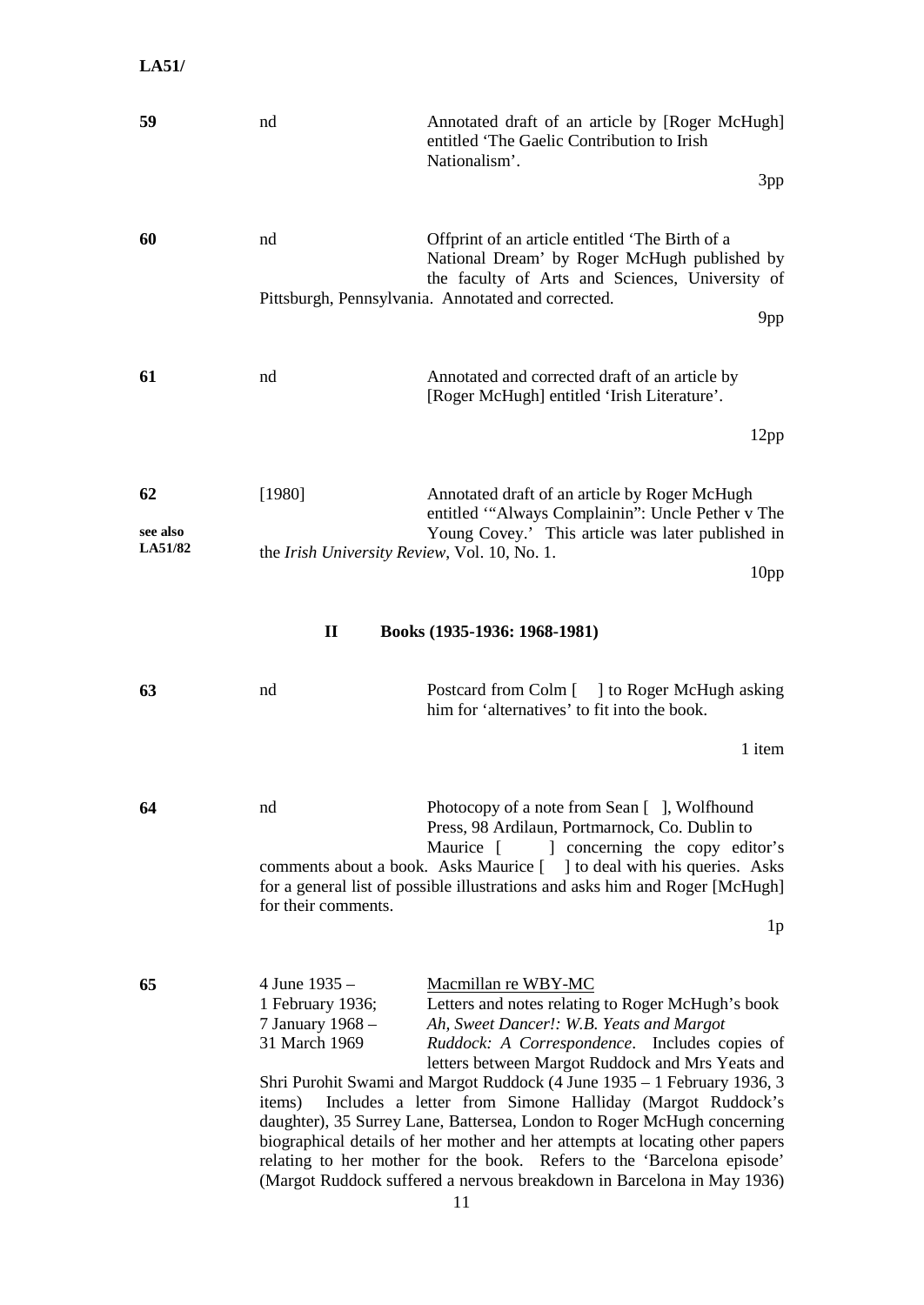| Remarks 'I have cuttings of the Barcelona episode although reservations         |
|---------------------------------------------------------------------------------|
| about using them.' (nd, 2pp) Includes a letter from $[$ ], Macmillan & Co.      |
| Ltd., Little Essex Street, London to Professor Roger McHugh, "Glenart",         |
| Blackrock, Co. Dublin expressing interest in publishing his book on the         |
| correspondence between W.B. Yeats and Margot Ruddock. Remarks that              |
| Kevin Crossley-Holland will supervise the book. (29 November 1968, 1p)          |
| Includes a letter from Kevin Crossley-Holland, Macmillan & Co. Ltd., Little     |
| Essex Street, London to Professor Roger McHugh, Department of English,          |
| University College, Dublin concerning the two editions of the book, one to      |
| be published by the Cuala Press and the other by Gill & Macmillan.              |
| Remarks that he has been in contact with Michael Gill, Managing Director        |
| of Gill & Macmillan who feels there might be some conflict between the          |
| two publishers and suggests that the Macmillan edition should carry the full    |
| introduction and interlinking passages 'I have told him that I thought it       |
| rather unlikely you would want to envisage two separate projects, but I did     |
| also tell him that I'd put this point to you.' (6 February 1969, 1p) Includes a |
| letter from Kevin Crossley-Holland, Macmillan & Co. Ltd., Little Essex          |
| Street, London to Professor Roger McHugh, Department of English,                |
| University College, Dublin concerning the postponement of the Cuala Press       |
| edition of the book (17 February 1969, 1p) Includes a number of letters         |
| relating to Roger McHugh's attempts to track down Shri Purohit Swami.           |
| The Swami was an Indian philosopher, poet and teacher and a friend of           |
| W.B. Yeats. Yeats introduced the Swami and Margot Ruddock and the               |
| correspondence between the two also features in the book (7 January 1968 -      |
| 24 January 1969, 4pp)                                                           |

28pp

**66** [ ] 1967 Pamphlet entitled *Wolf Tone Memorial 1967*. Includes an article by Roger McHugh entitled 'Tone's Writings'.

24pp

**67** 19 March 1970 Letter from Richard Garnett, Macmillan & Co. Ltd., Little Essex Street, London to Professor Roger

McHugh, 5317 Fifth Avenue, Pittsburgh, Pennsylvania concerning the corrected proofs of his book [*Ah, Sweet Dancer! W.B. Yeats and Margot Ruddock: A correspondence*]. Remarks that he wants to keep to the printer's schedule and that an extra paragraph Roger McHugh wishes to insert in the text should be possible. Asks Roger McHugh to send the paragraph to him. Refers to a deal that has been arranged with Macmillan in New York for the book and remarks that the American publishers would like the introduction to be enlarged.

 $1<sub>p</sub>$ 

**68** 23 February 1977 Letter from Denis [ ], Commission of the European Communities, Press and Information Office, 29 Merrion Square, Dublin 2 to Professor Roger McHugh, Department of English, Arts Block, Belfield, Dublin 4 concerning financial assistance for the republication of *Universities and European Unity*. Remarks that he has not received a favourable reply from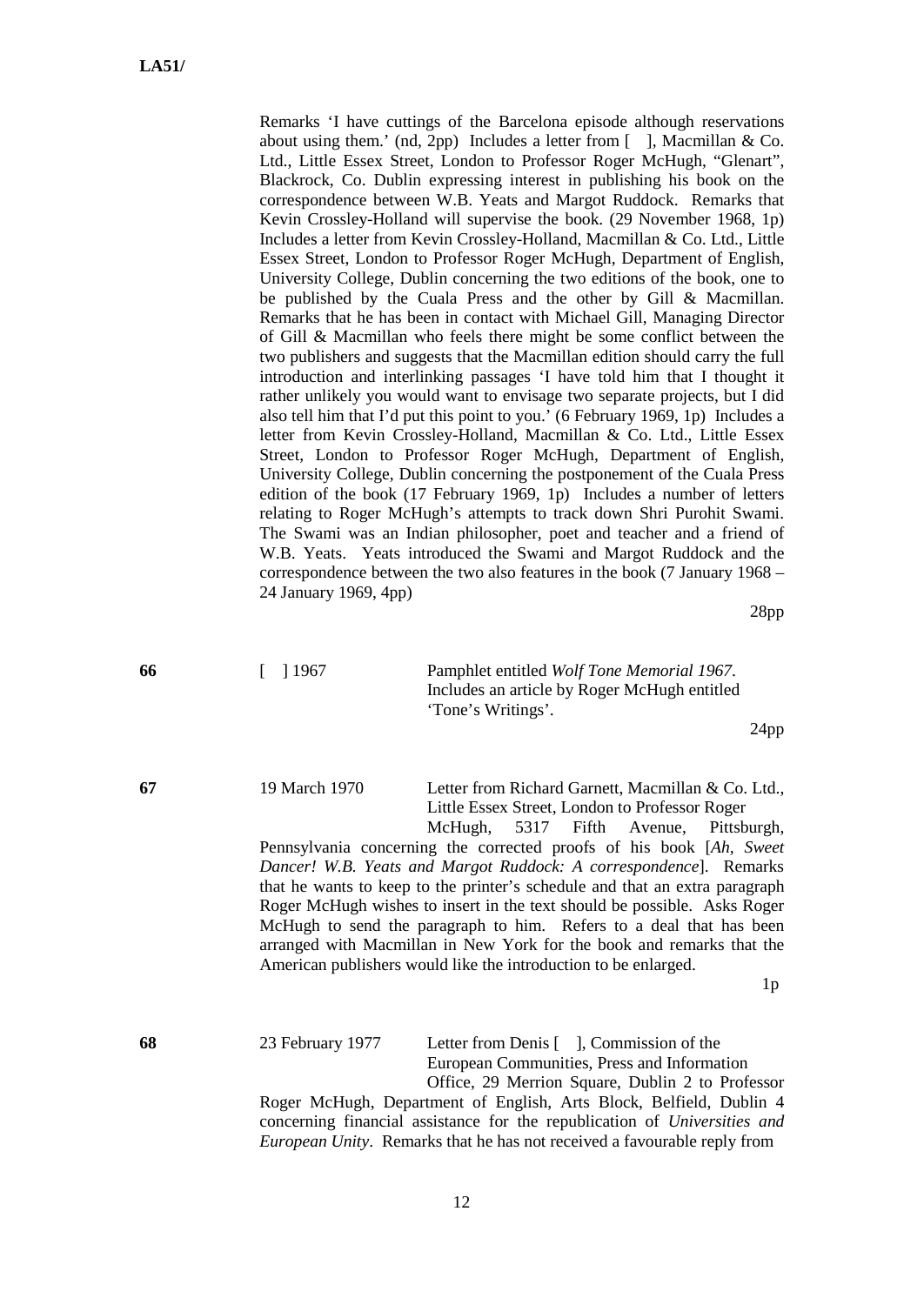the Head of Division for Education in the Commission. Suggests approaching the Council of Europe or the European Community Institute for University Studies.

2pp

**69** 6 October 1981 Letter from Mary Paul Keane, Wolfhound Press, 68 Mountjoy Square, Dublin 1 to Roger McHugh, 95a Anglesea Road, Dublin 4 apologising for the delay in the printing of *The Short History of Anglo Irish Literature*. Remarks that the publication date has been postponed.

 $1<sub>p</sub>$ 

#### **III Plays (1941: 1952: 1978)**

| nd | Part of an outline of a play [written by Roger] |                                                                                                                                                                       |
|----|-------------------------------------------------|-----------------------------------------------------------------------------------------------------------------------------------------------------------------------|
|    |                                                 |                                                                                                                                                                       |
|    |                                                 |                                                                                                                                                                       |
|    |                                                 |                                                                                                                                                                       |
|    |                                                 | 1p                                                                                                                                                                    |
|    |                                                 | McHugh] entitled <i>The Ways of Virtue</i> . Describes<br>three different scenes set in Dublin, Las Vegas and<br>New York and the main character Aloysius O'Flaherty. |

| 71 | January 1941       | Extracts of notices that appeared in the national        |
|----|--------------------|----------------------------------------------------------|
|    |                    | press concerning the performance of Roger                |
|    |                    | McHugh's play <i>Trial at Green Street Courthouse</i> in |
|    | the Abbey Theatre. |                                                          |

2pp

**72** 9 January 1941 – Notebook containing newspaper cuttings and black 30 January 1941 and white photographs compiled by Roger

McHugh. Includes black and white photographs of the production of a play by Roger McHugh *Trial at Green Street Courthouse* performed at the Abbey Theatre (January 1941, 2 items) Includes cuttings from the *Irish Times* reporting the death of the playwright and poet F.R. Higgins  $(9 - 10)$  January 1941, 4pp) Includes cuttings from the *Irish Times* concerning the death of Sir John Lavery (14 January 1941) Includes a letter written by George A. Lyons, 48 Ranelagh Road, Dublin to the Editor, *Dublin Evening Mail* concerning the play (29 January 1941, 1p) Includes a cutting from the *Irish Times* of an article entitled 'A Defense of the Censorship' (30 January 1941, 1p)

20pp

**73** 14-17 February 1952 Newspaper review and programme of Roger McHugh's play *Rossa* performed at Taibhdhearc na Gaillimhe. The play was translated into Irish by Padraic Ó Siochfhradha and deals with the life of O'Donovan Rossa and opens and closes with Pearse's oration at the grave of O'Donovan Rossa. *Rossa* won the Abbey Theatre award for an historical play in 1945.

2 items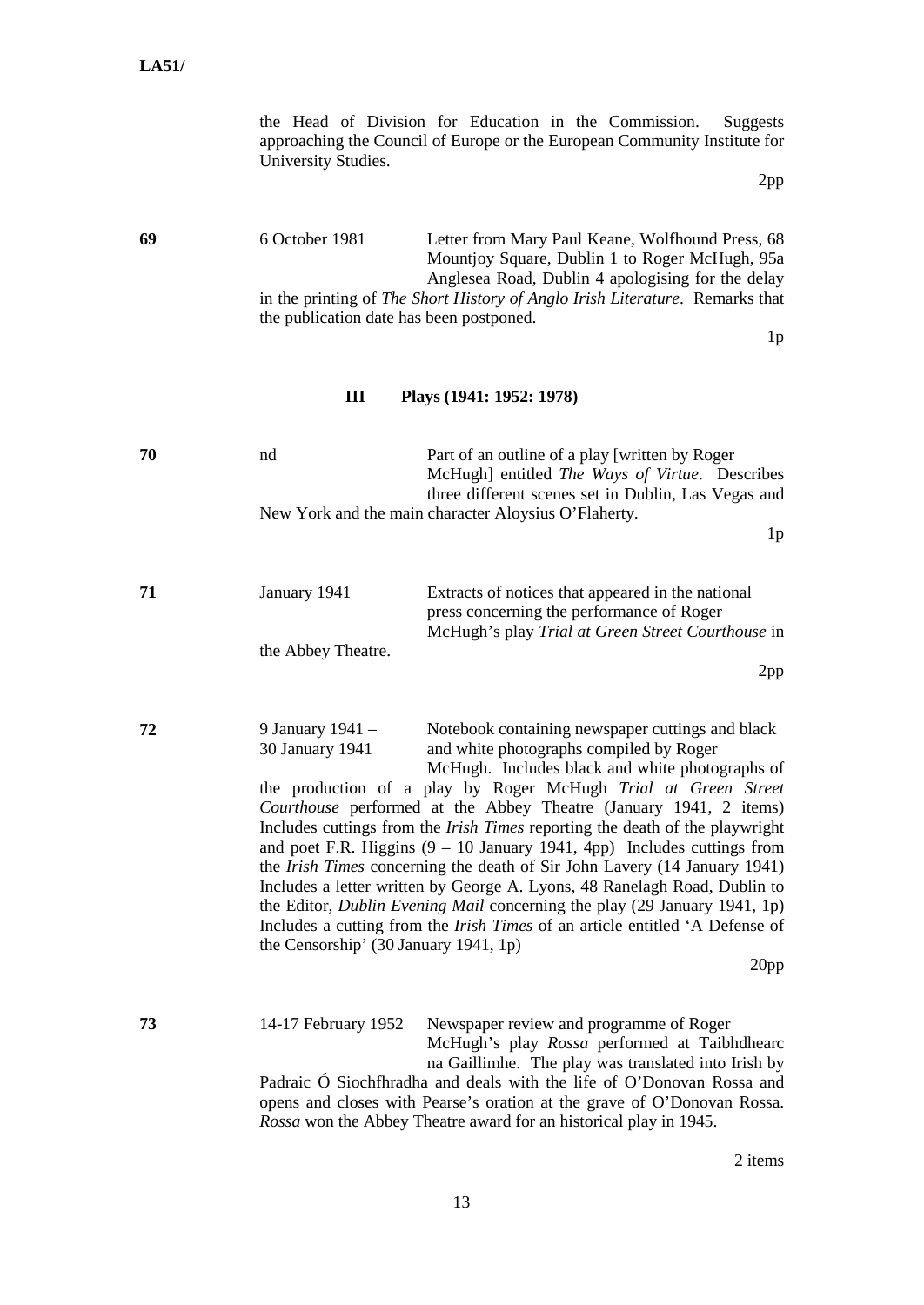### **74** 12 May 1978 Letter from Michael Gill, Gill and Macmillan Ltd., 15-17 Eden Quay, Dublin 1 to Professor Roger McHugh expressing his delight that *Apples on the Flood* is nearing completion. Remarks 'I am writing to Tim Farmiloe at Macmillan telling him the good news'. 1p

**IV Articles for Journals (1945: 1951 : 1958: 1967: 1973: 1980-1981)**

| 75 | nd                                                | Note written by Roger McHugh concerning articles<br>in the <i>Bell</i> .<br>1 <sub>p</sub>                                                                                                                                                                                                                                                                                                                                                                        |
|----|---------------------------------------------------|-------------------------------------------------------------------------------------------------------------------------------------------------------------------------------------------------------------------------------------------------------------------------------------------------------------------------------------------------------------------------------------------------------------------------------------------------------------------|
| 76 | December 1945                                     | Offprint of an article by Roger McHugh entitled<br>'Thomas Davis' reprinted from the Irish<br>Ecclesiastical Review.<br>3pp                                                                                                                                                                                                                                                                                                                                       |
| 77 | November-<br>December 1951                        | Copy of the <i>Irish Library Bulletin</i> . Includes an<br>article by Roger McHugh entitled 'Shaw the<br>Dramatist.'<br>40 <sub>pp</sub>                                                                                                                                                                                                                                                                                                                          |
| 78 | December 1951                                     | Offprint of an article by Roger McHugh entitled<br>'Tradition and Future of Irish Drama' reprinted<br>from <i>Studies</i> .<br>12pp                                                                                                                                                                                                                                                                                                                               |
| 79 | 22 August 1958<br>that it came as a shock to him. | Letter from Padraic Colum, Woods Hole,<br>Massachusetts to Roger McHugh, "Glenart", Grove<br>Avenue, Blackrock, Co. Dublin concerning his<br>work. Remarks that his [book] on James Joyce is out. Refers to the play<br>'Ulysses' which is still running in Night Town to large audiences.<br>Congratulates Roger McHugh on his work 'Ulysses'. Remarks 'I did hardly<br>anything on the text'. Refers to the death of Alfred [Nes] and remarks<br>1 <sub>p</sub> |
| 80 | Spring 1967                                       | Offprint of an article by Roger McHugh entitled<br>'The Woven Figure: Swift's Irish Context'<br>reprinted from University Review.                                                                                                                                                                                                                                                                                                                                 |
|    |                                                   | 18 <sub>pp</sub>                                                                                                                                                                                                                                                                                                                                                                                                                                                  |
| 81 | 8 May 1973                                        | Letter from Elizabeth Healy, Editor, Ireland of the<br>Welcomes, Bord Fáilte, Box 273, 63-67 Upper<br>Stephen Street, Dublin to Professor Roger McHugh,<br>14                                                                                                                                                                                                                                                                                                     |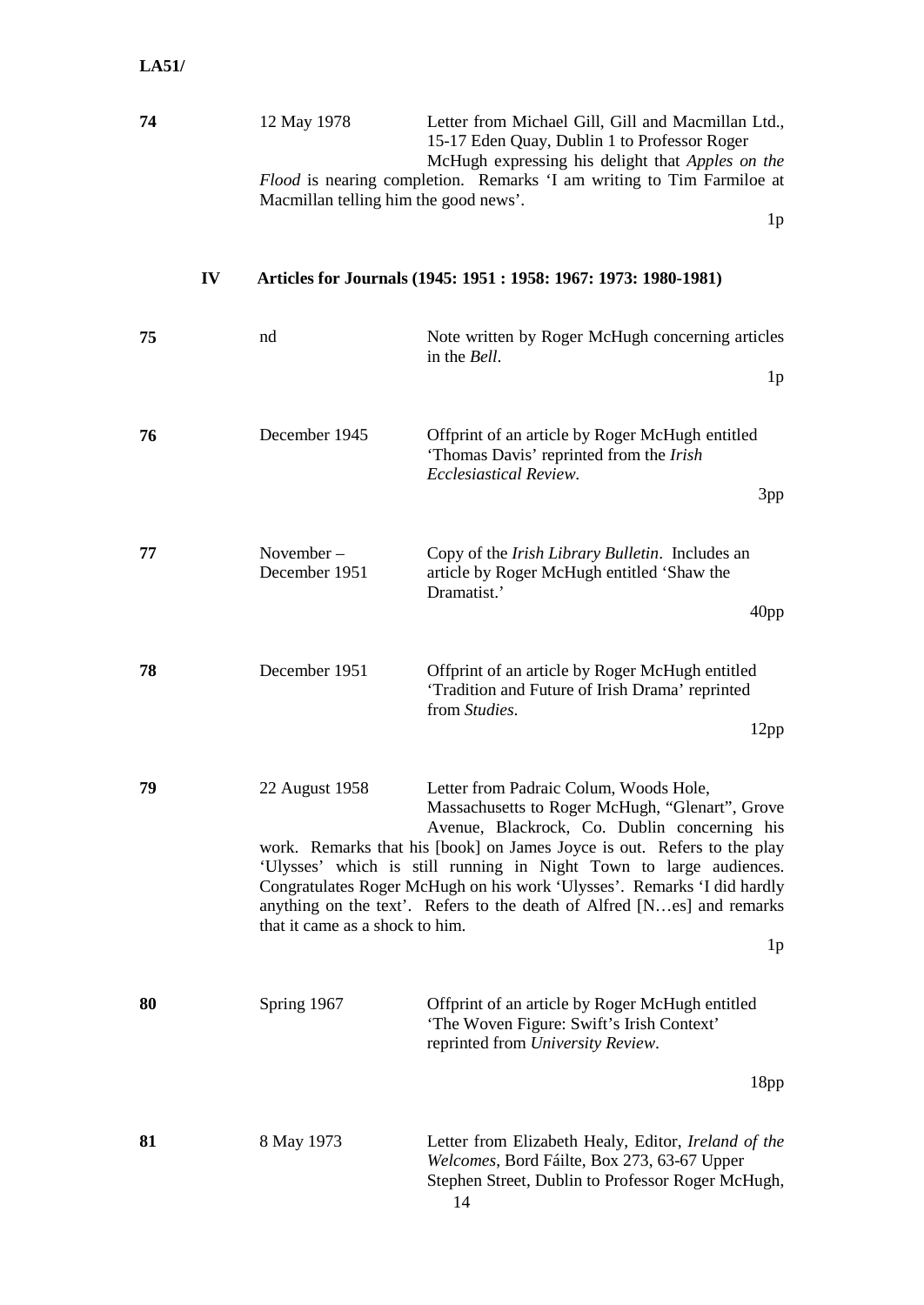|    | "Glenart", Grove Avenue, Blackrock, Co. Dublin concerning two<br>photographs requested by Roger McHugh. Advises him to contact the RTE<br>Guide and the Irish Times for the other images.<br>1 <sub>p</sub>                                                                                                                                                                                                                                                                                                                     |
|----|---------------------------------------------------------------------------------------------------------------------------------------------------------------------------------------------------------------------------------------------------------------------------------------------------------------------------------------------------------------------------------------------------------------------------------------------------------------------------------------------------------------------------------|
| 82 | 1980<br>Offprint of an article by Roger McHugh entitled<br>"Always Complainin": The Politics of Young<br>Sean' published in the Irish University Review, Vol.                                                                                                                                                                                                                                                                                                                                                                   |
|    | 10 No. 1.<br>7pp                                                                                                                                                                                                                                                                                                                                                                                                                                                                                                                |
| 83 | 10 November 1981<br>Letter from Kevin M. Cahill, M.D., President<br>General, American Irish Historical Society, 991 5 <sup>th</sup>                                                                                                                                                                                                                                                                                                                                                                                             |
|    | Avenue, New York to Dr. Roger McHugh<br>regarding his contribution to the Annual Recorder. Remarks that extra<br>copies can be sent to individuals or libraries.                                                                                                                                                                                                                                                                                                                                                                |
|    | 1 <sub>p</sub>                                                                                                                                                                                                                                                                                                                                                                                                                                                                                                                  |
| V  | Reviews of Roger McHugh's Work (1953-54: 1958: 1970: 1971: 1983)                                                                                                                                                                                                                                                                                                                                                                                                                                                                |
| 84 | 4 July 1953 -<br>Publicity<br>Cuttings, mainly of reviews, of Roger McHugh's<br>26 January 1954;<br>3 July 1958<br>book W.B. Yeats Letters to Katharine Tynan.<br>Includes a cutting from the <i>Irish Times</i> regarding<br>the Council of Europe Research Fellowship awarded to Roger McHugh. (nd<br>Includes a cutting from the Evening Press concerning Roger<br>2pp)<br>McHugh's first prize in the Italian international folklore competition for his<br>essay on 'The Famine in Irish Oral Tradition' (3 July 1958, 1p) |
|    | 9pp                                                                                                                                                                                                                                                                                                                                                                                                                                                                                                                             |
| 85 | 4 October 1970<br>Offprint of an article entitled 'A Synopsis of<br>Professor Roger McHugh's Lecture Ah, Sweet<br>Dancer' reprinted from Tributes in Prose and<br>Verse. Roger McHugh published the correspondence between W.B. Yeats<br>and Margot Ruddock in a book entitled Ah, Sweet Dancer! W.B. Yeats and<br>Margot Ruddock: A Correspondence. The title of the lecture and the book<br>comes from a poem written by W.B. Yeats about Margot Ruddock entitled<br>'Sweet Dancer.'<br>2pp                                   |
|    |                                                                                                                                                                                                                                                                                                                                                                                                                                                                                                                                 |
| 86 | 26 July 1971<br>Photocopy of a review entitled 'A Muse Driven' by<br>John Simon of Roger McHugh's book Ah, Sweet<br>Dancer! W.B. Yeats and Margot Ruddock; A<br>Corespondence published in the New Leader.                                                                                                                                                                                                                                                                                                                      |
|    | 2pp                                                                                                                                                                                                                                                                                                                                                                                                                                                                                                                             |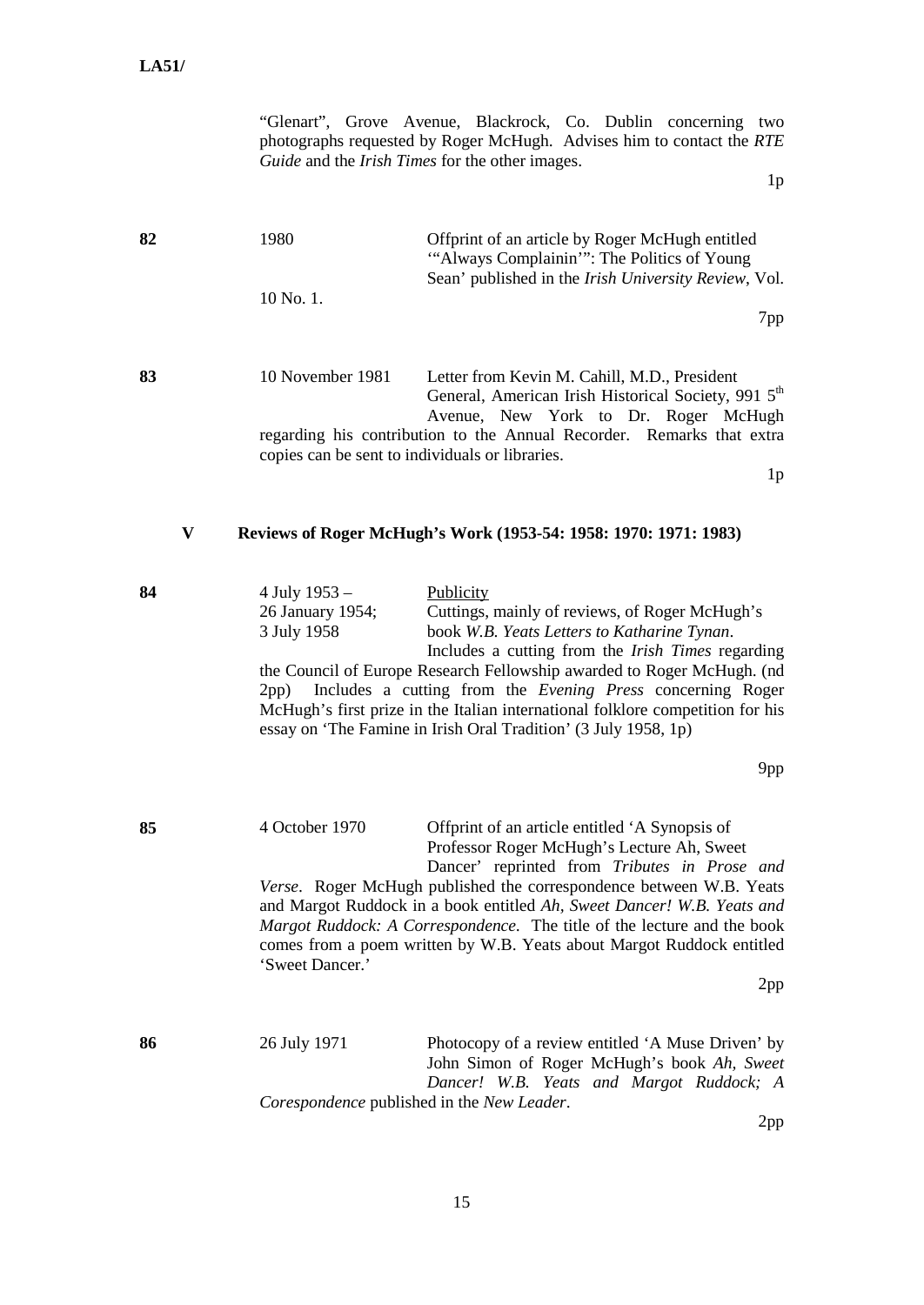| 87 | February 1983                                   | Photocopy of a review of a book by Roger McHugh |  |  |  |
|----|-------------------------------------------------|-------------------------------------------------|--|--|--|
|    |                                                 | and Maurice Harmon entitled Short History of    |  |  |  |
|    |                                                 | Anglo-Irish Literature from its Origins to the  |  |  |  |
|    | <i>Present Day</i> published in <i>Choice</i> . |                                                 |  |  |  |

1p

## **VI Newspaper Articles (1955: 1956)**

| 88 | 3 January 1955      | Golden Jubilee edition of the <i>Irish Independent</i> .<br>Includes an article by Roger McHugh entitled<br>'Literature Reflected "A Chaotic Period"'.<br>80pp |
|----|---------------------|----------------------------------------------------------------------------------------------------------------------------------------------------------------|
| 89 | 20 November 1955    | Cutting from the <i>Sunday Independent</i> of a column<br>by Roger McHugh entitled 'A Sunday Causerie:<br>Life and Letters' concerning the work of J.M.        |
|    | Synge.              | 3pp                                                                                                                                                            |
| 90 | 29 January 1956     | Cutting from the Sunday Independent of an article<br>by Roger McHugh entitled 'A Poet-on-a-Bicycle<br>had a Plan to Help the Farmer' concerning George         |
|    | operative movement. | William Russell's involvement with Irish agricultural reform and the co-                                                                                       |

2pp

## **VII Book Reviews (***ca.* **1977)**

| 91 | nd                       | Cutting of a book review entitled 'Theatre by the          |
|----|--------------------------|------------------------------------------------------------|
|    |                          | Liffey' by Roger McHugh. The book entitled The             |
|    |                          | <i>Early Irish Stage</i> by William Smith Clark relates to |
|    | the Smock Alley Theatre. |                                                            |
|    |                          | 2pp                                                        |

| 92 | Autumn 1977                                         | Offprint of a book review written by Roger |  |  |                                                    |                                                   |  |
|----|-----------------------------------------------------|--------------------------------------------|--|--|----------------------------------------------------|---------------------------------------------------|--|
|    |                                                     |                                            |  |  | McHugh concerning <i>Place Personality and the</i> |                                                   |  |
|    |                                                     |                                            |  |  |                                                    | <i>Irish Writer</i> , edited by Andrew Carpenter. |  |
|    | Reprinted from the <i>Irish University Review</i> . |                                            |  |  |                                                    |                                                   |  |

4pp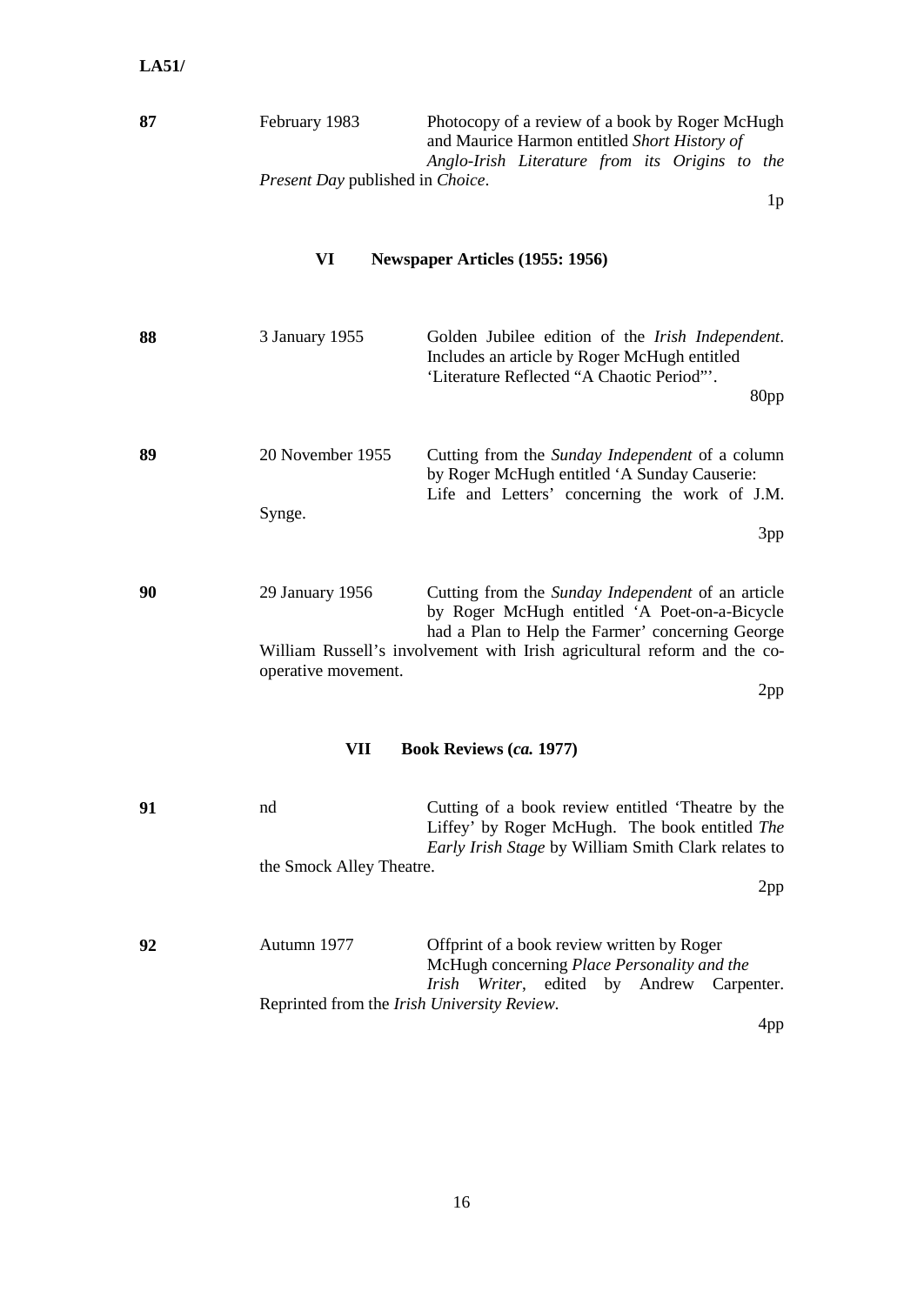#### **C OTHER INTERESTS**

#### **I Theatre and Drama (1947-1949: 1969)**

**93** nd Instructions on the layout of scripts for producers and directors. Includes examples.

2pp

**94** 11 November 1947 – Scrapbook containing letters and newspaper 11 September 1949 cuttings relating to the protest conducted by

Valentin Iremonger and Roger McHugh in the Abbey Theatre on the night of 8 November 1947 during the interval of the *Plough and the Stars* by Sean O'Casey. Their protest centred on the incompetence of the Board of Directors of the Abbey which led to poor performances and the willing acceptance by audiences of badly produced and directed plays. Includes a letter from Raghnall Breathnach (member of the Abbey Theatre Company), "St. Brendans", Templeogue, Co. Dublin to Roger McHugh concerning the protest and the feelings of the Abbey Theatre Company. Congratulates Roger McHugh and Mr. Iremonger on their protest. Remarks '…you have the support of many members of the company in your efforts…to have Ernest Blythe removed from his present position. I make no apology for stating it as bluntly as that. He is a gangsterish theatrical parasite, a maladministrator of public funds…He is directly responsible for the poor standard of shows presented recently because he prefers a yes man producer to a competent one, and because of repeated miscasting and personal interference at rehearsals.' (11 November 1947, 4pp) Includes newspaper cuttings of letters to the Editors of the national press and articles supporting and disagreeing with Roger McHugh and Valentin Iremonger and their protest in the Abbey, amongst them Cyril Cusack and Frank O'Connor. Includes a letter to the Editor of a national newspaper from Valentin Iremonger and Roger McHugh concerning their protest at the Abbey and replying to some of the articles and letters published in the press. Remarks 'The protest made by us in the Abbey Theatre a week ago was directed against the deterioration of our National Theatre induced by a management which has no artistic standards, which tolerates slovenly production, lighting, acting and make-up, and which in seven years has brought its theatre low in the eyes of those who care for Anglo-Irish or for Gaelic drama.' (16 November 1947, 1p)

19pp

**95** 23 June 1969 Letter from Hilton Edwards, Dublin Gate Theatre Productions, 4 Harcourt Terrace, Dublin 2 to

> Roger McHugh, English Department, University College, Dublin concerning a lecture he has agreed to give on the Irish Theatre. Suggests the content of the lecture, which he proposes to base on a series of articles published in America. Remarks that he would like to change the title of his lecture from 'Irish Drama Today' to 'A View of the Irish Scene'.

> > 1p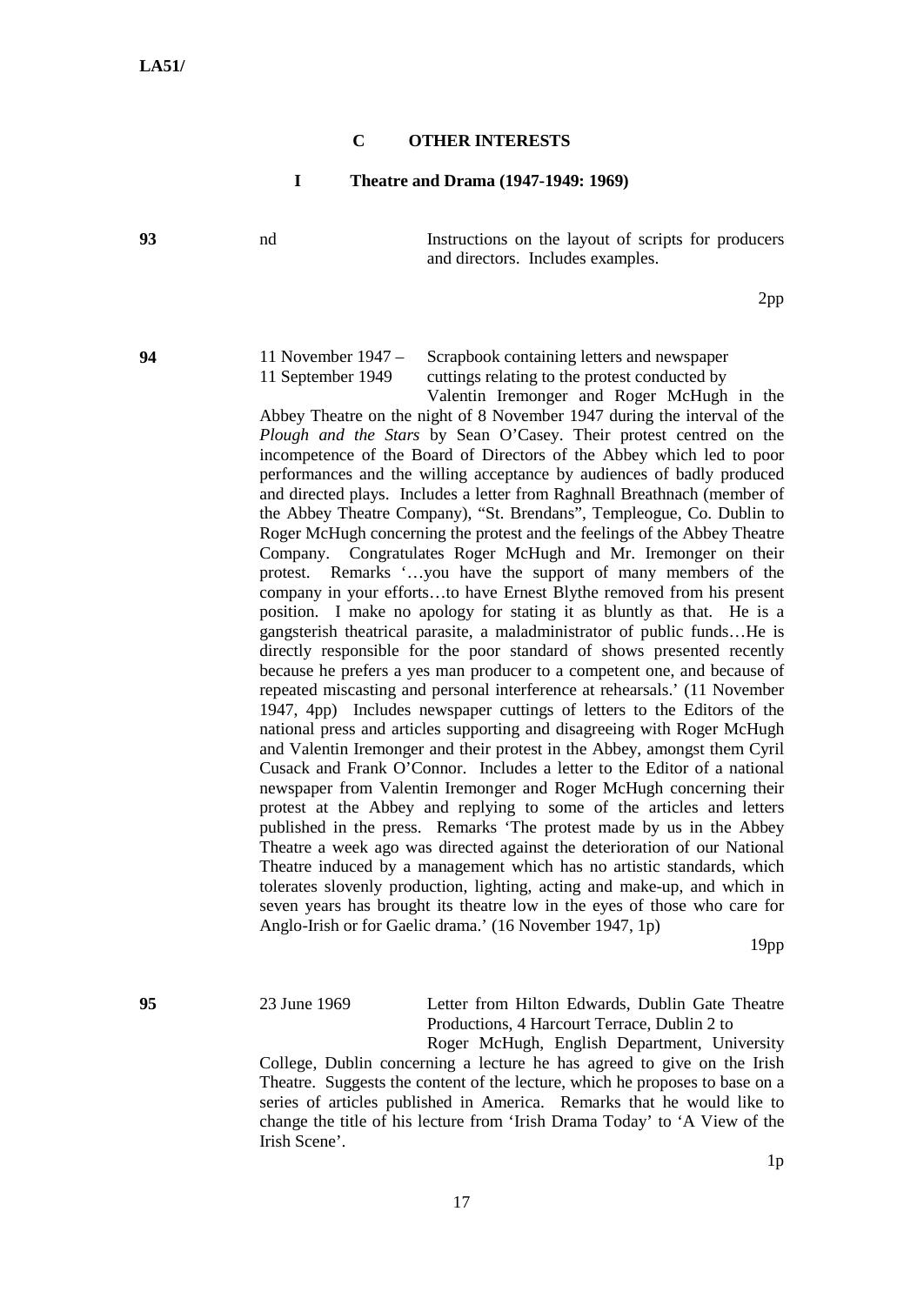#### **96** 20 August 1969 Letter from Denis [Johnston] , Ladysmith, Alderney, C.I., to Roger McHugh concerning a script he has written for Irish Dramatic Tradition to

be broadcast on [RTÉ]. Remarks that he will be in Dublin to do some scripting for Telefís and that he does not want to send the script to Roger McHugh in California for fear of confusing matters. Continues 'However, I take it that what you wanted to be sure about – that it fitted in with the rest of the series – is covered by the first draft which you have in general approved. If I stick substantially to that…the rest is a mere matter of editing, which I think I can be relied upon to do for myself.' Remarks that he will not be available to come to UCD at the beginning of February.

2pp

#### **II Professional Associations (1973-1983)**

| 97         | 15 January 1973 -<br>December 1978<br>associations.        | <b>American/Canadian Committee for Irish Studies</b><br>Newsletters, notices and reports from the American<br>Committee for Irish Studies and the Canadian<br>Association for Irish Studies. Roger McHugh was a member of both these<br>17 items |
|------------|------------------------------------------------------------|--------------------------------------------------------------------------------------------------------------------------------------------------------------------------------------------------------------------------------------------------|
| 98         | August 1973<br>entitled 'The                               | Copy of a paper submitted by Frances Gwynn for<br>the IASAIL (International Association for the Study<br>of Anglo-Irish Literature) Conference held in Cork<br>Poetry of Brendan Kenelly: Some Aspects.'                                         |
|            |                                                            | 18 <sub>pp</sub>                                                                                                                                                                                                                                 |
| 99         | Spring/Summer<br>1974 &<br>Spring/Summer<br>1981           | Newsletters of IASAIL. Includes book reviews,<br>notices, minutes, details of conferences, a list of the<br>members of the Executive Committee, of which<br>Roger McHugh was a member.<br>13pp                                                   |
| <b>100</b> | 1 September 1981<br>subscription dues for the coming year. | Circular letter from John Lawlor, Secretary-General<br>and Treasurer, IAUPE (International Association of<br>University Professors of English) concerning<br>1 <sub>p</sub>                                                                      |
| 101        | [1982]<br>a questionnaire.                                 | Circular from I.A.U.P.E. concerning a conference<br>to be held in Hamburg from 28 August $1983 - 3$<br>September 1983. Outlines the principle themes of<br>the conference, itineraries of excursions and accommodation costs. Includes           |

4pp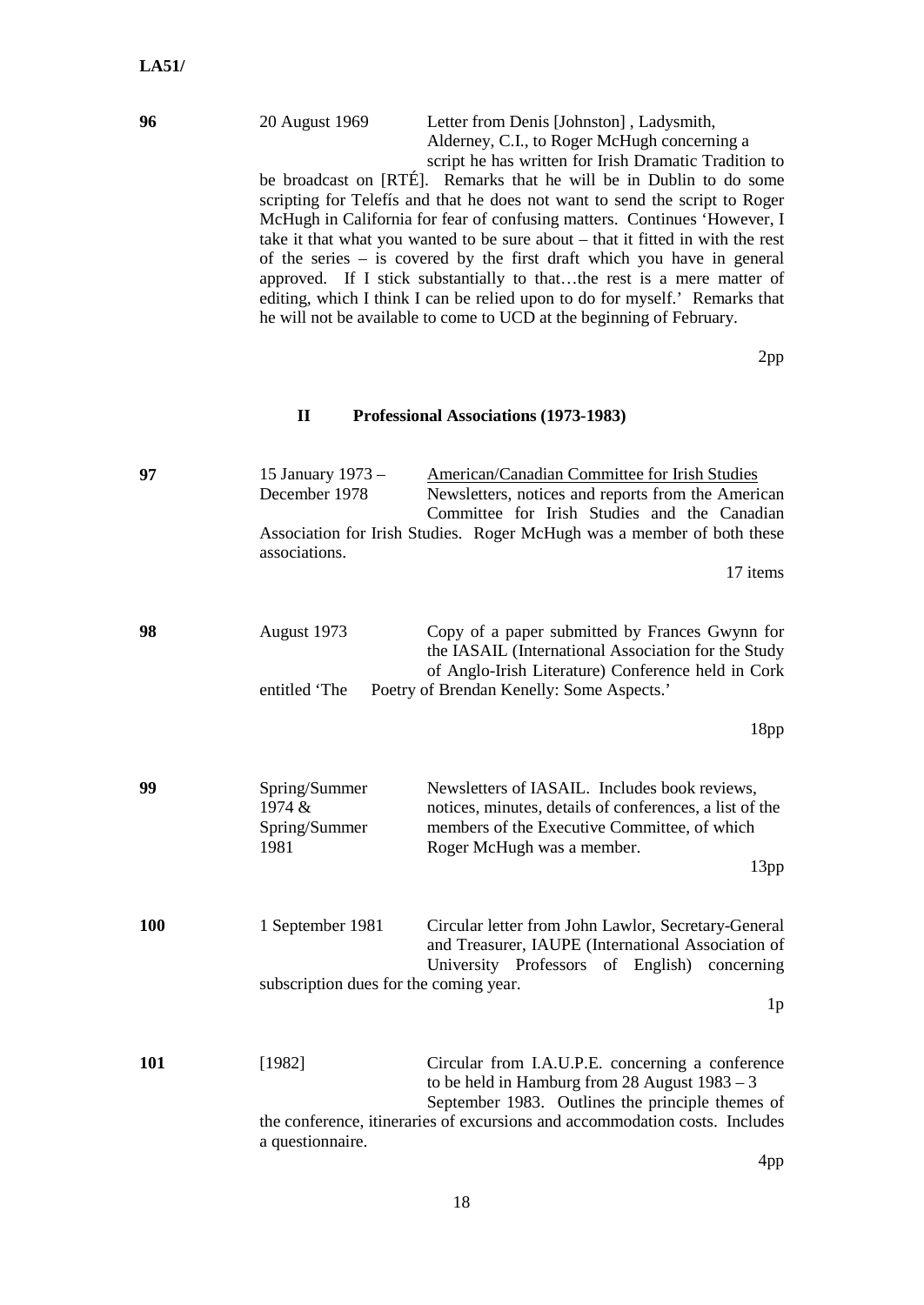| 102 | $\lceil$ 1982 | Preliminary schedule of the ACIS and CAIS |
|-----|---------------|-------------------------------------------|
|     |               | Conference.                               |

2pp

**103** 30 September 1983 Letter from Dr. Wolfgang Zach, Karl-Franzens-Universität Graz, Institut für Anglistik, Austria to Professor McHugh regarding a Symposium on Anglo-Irish Literature to be held in conjunction with the AGM of the International Association for the Study of Anglo-Irish Literature. Remarks that the theme of the Conference will be 'Literary Concurrents. Ireland, England and the World.' Outlines the expected content of the Conference and describes the city of Graz and what delegates can expect from a visit to Styria. Concludes with a personal note 'It would be a particular honour and

a great pleasure for me to welcome you to Graz next year, dear Professor

2pp

#### **III Ballads (1987)**

McHugh. Looking forward to hearing from you.'

**104 h** nd **Bound notebook containing newspaper cuttings** from [*The Nation*] of a lengthy article entitled 'A Ballad History of Ireland' written by [ ]. The article arose from a suggestion made to *The Nation* sixty years ago that the Young Irelanders should write ballads to remember events in Irish history, thus a ballad history of Ireland. The suggestion was taken up by Thomas Davis who died before the project was completed. The writer of the article signals his intention to construct a ballad history of Ireland in a series of essays, six of which are contained in this notebook.

18pp

**105** *ca.* 18 March 1987 Ballads Material relating to ballads and songs. Includes airs and lyrics. Includes a programme for a performance by the John Laing Singers, Faculty of Music, Wilfrid Laurier University.

6 items

## **D REFERENCE MATERIAL**

#### **I Published Sources (***ca.* **1948-1980)**

**106** nd University Publication

Assorted pages mainly containing poems intended for publication in a University magazine entitled "N". Part of one issue is dedicated to Michael Walsh and a number of his poems are included in the draft. Includes *The Coming of Spring* The winds of human change Chill friendship…men may build (12 lines). Includes *Spring in Westmeath* Now mid-March old, the year is greatly turning The Curve of Spring; along a hundred ways (12 lines). Includes a poem by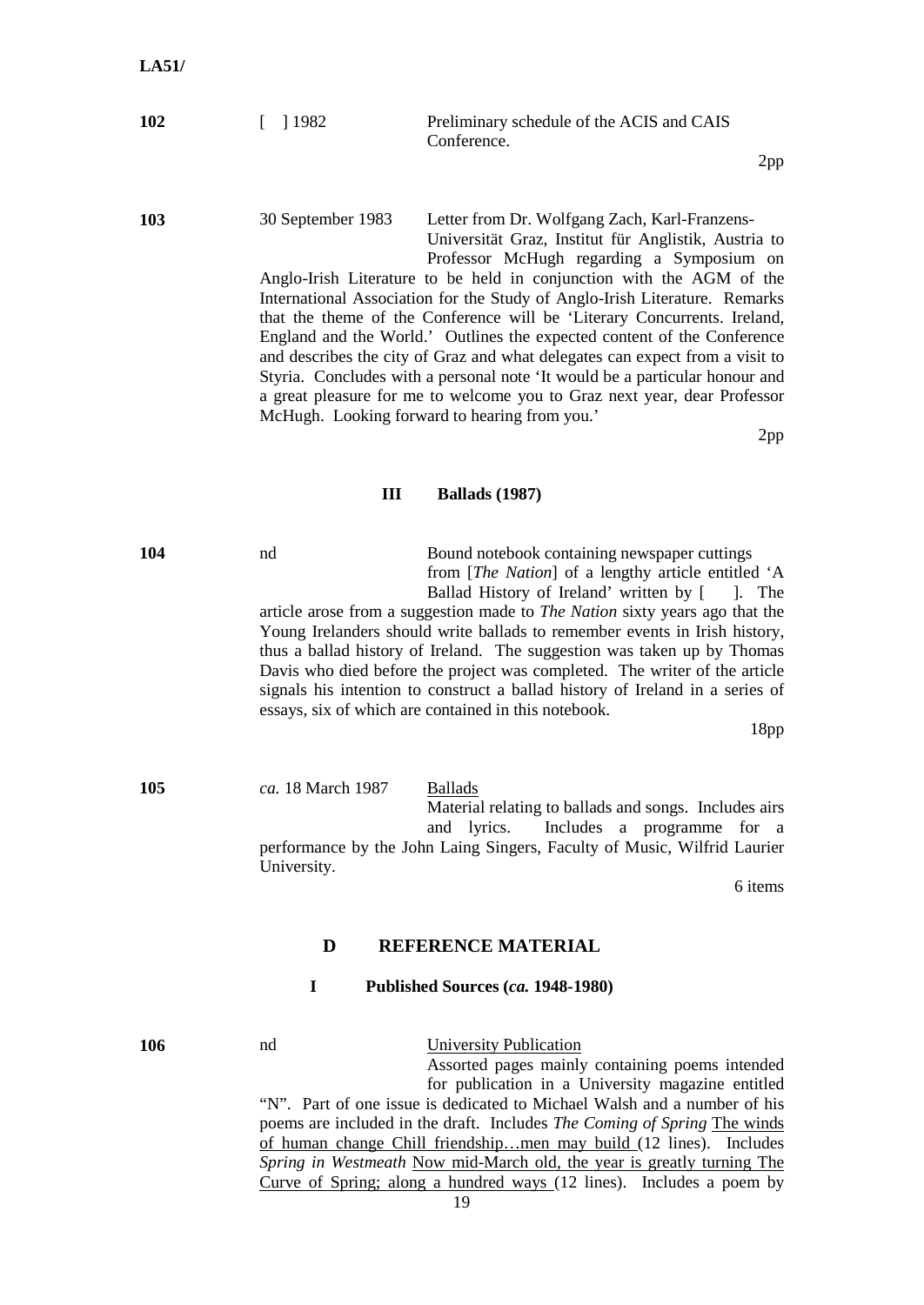| Maire McEntee entitled Car Song The wind comes in from the sea Through |  |  |  |
|------------------------------------------------------------------------|--|--|--|
| a land new-swept with rain (18 lines)                                  |  |  |  |

34pp

| 107        | nd<br>Binghampton' by Zack Bowen.              | Catalogue of material sold by Padraic Colum to the<br>Library of the Sate University of New York,<br>entitled 'Annotated Catalogue and Bibliography for<br>the Colum Collection of the Library at State University of New York at            |
|------------|------------------------------------------------|----------------------------------------------------------------------------------------------------------------------------------------------------------------------------------------------------------------------------------------------|
|            |                                                | 45pp                                                                                                                                                                                                                                         |
| 108        | nd                                             | Offprint of an [article/chapter] by Ruby Cohn<br>entitled 'Beckett and Shakespeare'. Signed by the<br>author.                                                                                                                                |
|            |                                                | 8pp                                                                                                                                                                                                                                          |
| 109        | nd                                             | Annotated pages of a play by W.B. Yeats entitled<br>'The Resurrection.'                                                                                                                                                                      |
|            |                                                | 2pp                                                                                                                                                                                                                                          |
| <b>110</b> | nd                                             | Annotated pages from a play by W.B. Yeats<br>entitled The King's Threshold published in 1904.                                                                                                                                                |
|            |                                                | 3pp                                                                                                                                                                                                                                          |
| <b>111</b> | nd                                             | Annotated page from a play by W.B. Yeats entitled<br>The Words Upon the Window-Pane published in<br>1934.<br>1 <sub>p</sub>                                                                                                                  |
| 112        | nd<br>of key documents relating to the Rising. | Commemorative publication entitled Dublin and<br>the "Sinn Fein Rising". The book recounts the<br>story of the Rising.<br>Includes portraits<br>and<br>biographical sketches of the leaders, photographs of the garrisons and copies<br>28pp |
| 113        | nd                                             | Copy of an offprint of an article by William A.<br>Dumbleton entitled 'James Cousins and Gaelic<br>Myth.'<br>11pp                                                                                                                            |
| 114        | nd                                             | Privately published pamphlet by Herbert O.<br>Mackey entitled <i>I Accuse</i> concerning the trial of<br>Roger Casement.<br>$\Omega$                                                                                                         |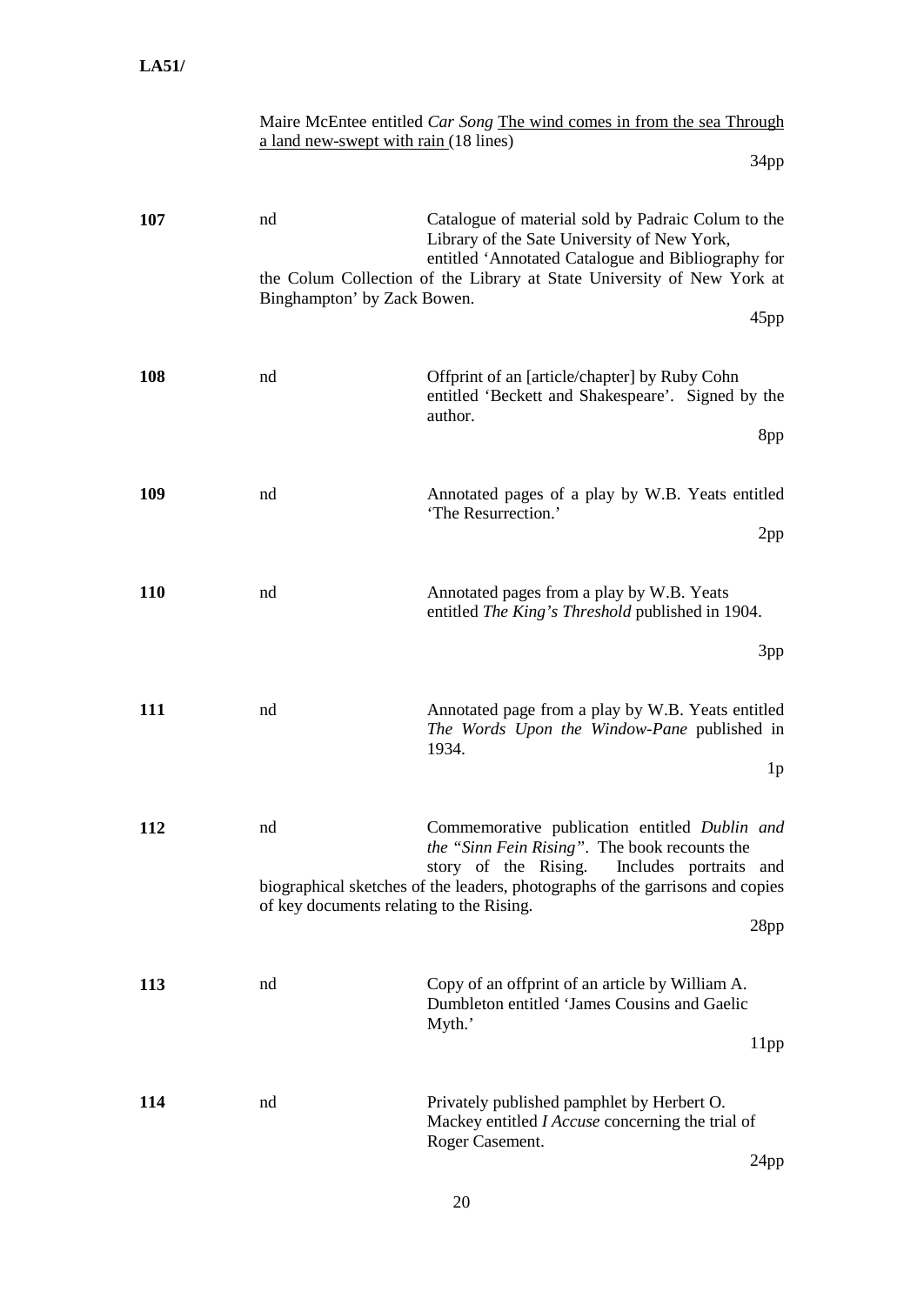**LA51/**

| 115 | nd                                                                            | Copy of <i>The Education Times</i> , a supplement<br>published by the Irish Times entitled 'The Anglo-<br>Irish Novel.'<br>12pp                                                                                                                                                                                                                                                                                                                                                                                                                                                                                                                                                                                                                                                                                                                                                                                                                                                                                                                                                                                                                                                                                                                                                                                                              |
|-----|-------------------------------------------------------------------------------|----------------------------------------------------------------------------------------------------------------------------------------------------------------------------------------------------------------------------------------------------------------------------------------------------------------------------------------------------------------------------------------------------------------------------------------------------------------------------------------------------------------------------------------------------------------------------------------------------------------------------------------------------------------------------------------------------------------------------------------------------------------------------------------------------------------------------------------------------------------------------------------------------------------------------------------------------------------------------------------------------------------------------------------------------------------------------------------------------------------------------------------------------------------------------------------------------------------------------------------------------------------------------------------------------------------------------------------------|
| 116 | nd                                                                            | Cutting of a book review (Time's Wall Asunder by<br>Robert Farren) entitled 'Two Voices in These<br>Verses'.<br>1 <sub>p</sub>                                                                                                                                                                                                                                                                                                                                                                                                                                                                                                                                                                                                                                                                                                                                                                                                                                                                                                                                                                                                                                                                                                                                                                                                               |
| 117 | [1948]                                                                        | Offprint of an article by Einar Ól. Sveinsson<br>entitled 'FeroaÞættir frá Írlandi' published in<br>Skirnir.<br>32pp                                                                                                                                                                                                                                                                                                                                                                                                                                                                                                                                                                                                                                                                                                                                                                                                                                                                                                                                                                                                                                                                                                                                                                                                                         |
| 118 | 23 January 1950 -<br>15 April 1971<br>Islands, Edward Martyn, Jonathan Swift. | Issues of the Weekly Bulletin of the Department of<br>External Affairs entitled Ireland. Includes articles<br>on the Abbey Theatre, W.B. Yeats, the Aran<br>Islands, Oscar Wilde, Æ, George Bernard Shaw, J.M. Synge, the Blasket<br>13 items                                                                                                                                                                                                                                                                                                                                                                                                                                                                                                                                                                                                                                                                                                                                                                                                                                                                                                                                                                                                                                                                                                |
| 119 | 3 March 1962<br>Includes critical comments by Roger McHugh.                   | Annotated offprint of an article by Ruby Cohn<br>entitled 'The World of Harold Pinter' reprinted<br>from the Tulane Drama Review, Vol. 6, No. 3.<br>14 <sub>pp</sub>                                                                                                                                                                                                                                                                                                                                                                                                                                                                                                                                                                                                                                                                                                                                                                                                                                                                                                                                                                                                                                                                                                                                                                         |
| 120 | Spring 1963 -<br>April 1967<br>$40pp$ )                                       | <b>Swift</b><br>Published material relating to Dean Jonathan Swift.<br>Includes an offprint of a review by George Mayhew<br>of a book by Irvin Ehrenpreis entitled Swift: The Man, his Works and the<br>Age. Vol. I Mr. Swift and his Contemporaries, reprinted from The South<br>Atlantic Quarterly (Vol. LXII, No. 2 Spring, 1963, 3pp). Signed by the<br>reviewer. Includes an offprint of an article by George P. Mayhew entitled<br>'Swift's Bickerstaff Hoax as an April Fool's Joke' reprinted from Modern<br>Philology (Vol. LXI No. 4, May 1964, 12pp). Signed by the author.<br>Includes an offprint of an article by George P. Mayhew entitled 'Some<br>Dramatizations of Swift's Polite Conversation (1738)' reprinted from<br>Philological Quarterly (Vol. XLIV, No. 1 January 1965, 22pp). Signed by<br>the author. Includes a copy of Monograph Series Number 3 entitled<br>Jonathan Swift: Tercentenary Essays published by the University of Tulsa,<br>Department of English ([ ] 1967, 73pp) Includes a programme of a<br>concert entitled 'The Music of Swift's Dublin 1667-1745' given in St.<br>Patrick's Hall, Dublin Castle to mark the tercentenary of the birth of<br>Jonathan Swift (26 April 1967, 12pp) Includes a copy of Ireland of the<br>Welcomes (Swift Tercentenary Issue) (Vol 15 No. 6 March-April 1967, |

6 items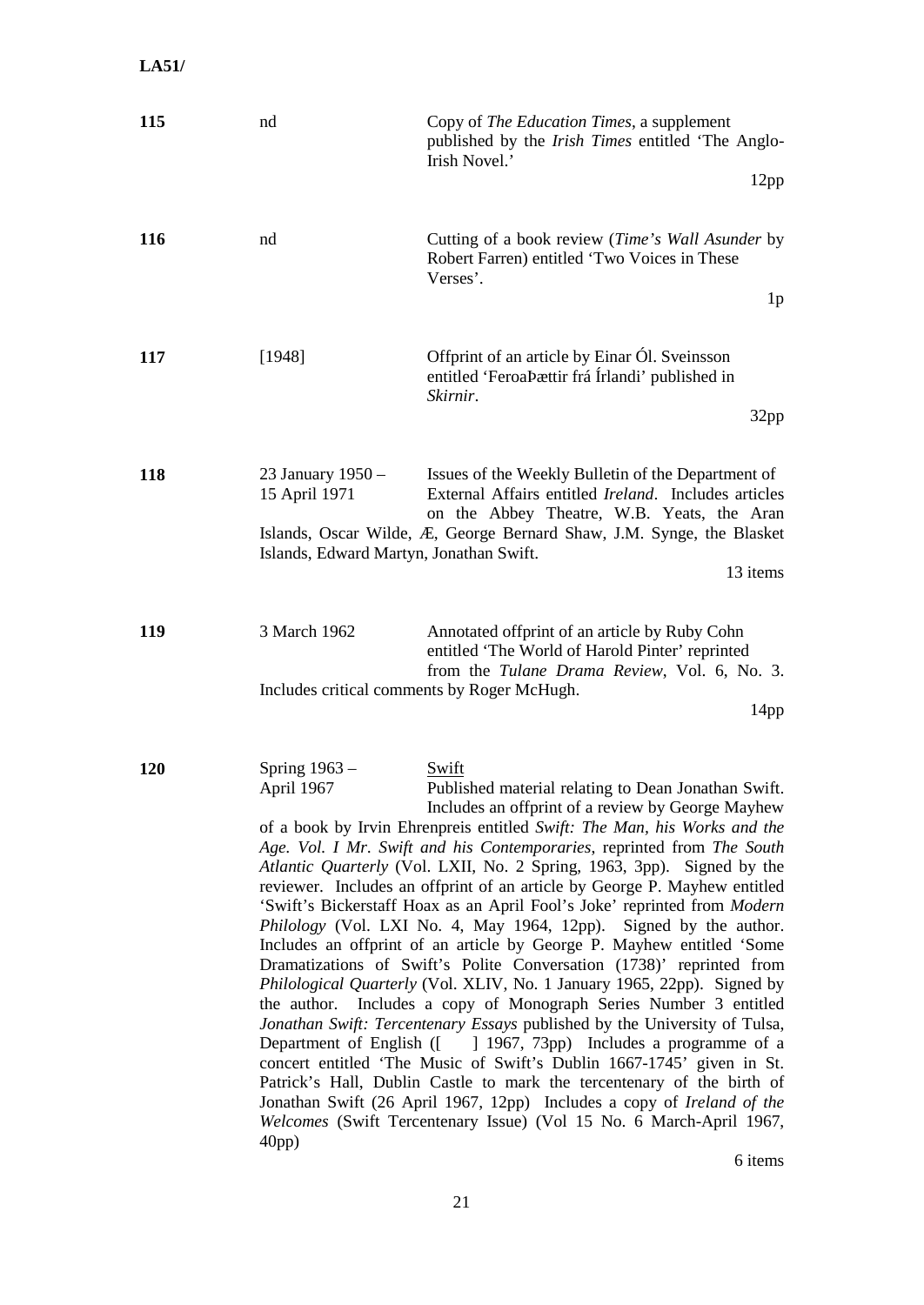## **LA51/**

| 4pp<br>'Thallage, Thawlogue and Thawluck' reprinted<br>8pp<br>Copy of a publication entitled The Hollins Critic<br>published by Hollins College, Virginia. Includes an<br>article entitled 'Thomas Kinsella's Nightwalker: A<br>16 <sub>pp</sub><br>Annotated offprint of an article by Newton P.<br>Stallknecht entitled 'The School of Letters of<br>Indiana University: A Study in Retrospect' |
|---------------------------------------------------------------------------------------------------------------------------------------------------------------------------------------------------------------------------------------------------------------------------------------------------------------------------------------------------------------------------------------------------|
|                                                                                                                                                                                                                                                                                                                                                                                                   |
|                                                                                                                                                                                                                                                                                                                                                                                                   |
|                                                                                                                                                                                                                                                                                                                                                                                                   |
|                                                                                                                                                                                                                                                                                                                                                                                                   |
|                                                                                                                                                                                                                                                                                                                                                                                                   |
|                                                                                                                                                                                                                                                                                                                                                                                                   |
|                                                                                                                                                                                                                                                                                                                                                                                                   |
|                                                                                                                                                                                                                                                                                                                                                                                                   |
|                                                                                                                                                                                                                                                                                                                                                                                                   |
| 12pp                                                                                                                                                                                                                                                                                                                                                                                              |
| Annotated copy of an offprint by A. Favre entitled<br>'A Propos de J.M. Synge et du Monde Occidental:                                                                                                                                                                                                                                                                                             |
| from<br>8pp                                                                                                                                                                                                                                                                                                                                                                                       |
| Journal of the Bernard Shaw Society entitled The<br>Independent Shavian, Vol. 18 No. 3. Includes a                                                                                                                                                                                                                                                                                                |
| 24pp                                                                                                                                                                                                                                                                                                                                                                                              |
|                                                                                                                                                                                                                                                                                                                                                                                                   |
|                                                                                                                                                                                                                                                                                                                                                                                                   |
| Newsletter of the Kiltarten Society concerning the<br>restoration of Thoor Ballylee. Outlines the aims                                                                                                                                                                                                                                                                                            |
| and objectives of the Society and events and                                                                                                                                                                                                                                                                                                                                                      |
| 5pp                                                                                                                                                                                                                                                                                                                                                                                               |
| Bibliography prepared by [Roger McHugh] on<br>1p                                                                                                                                                                                                                                                                                                                                                  |
| La Langue Anglo-Irlandaise' reprinted                                                                                                                                                                                                                                                                                                                                                             |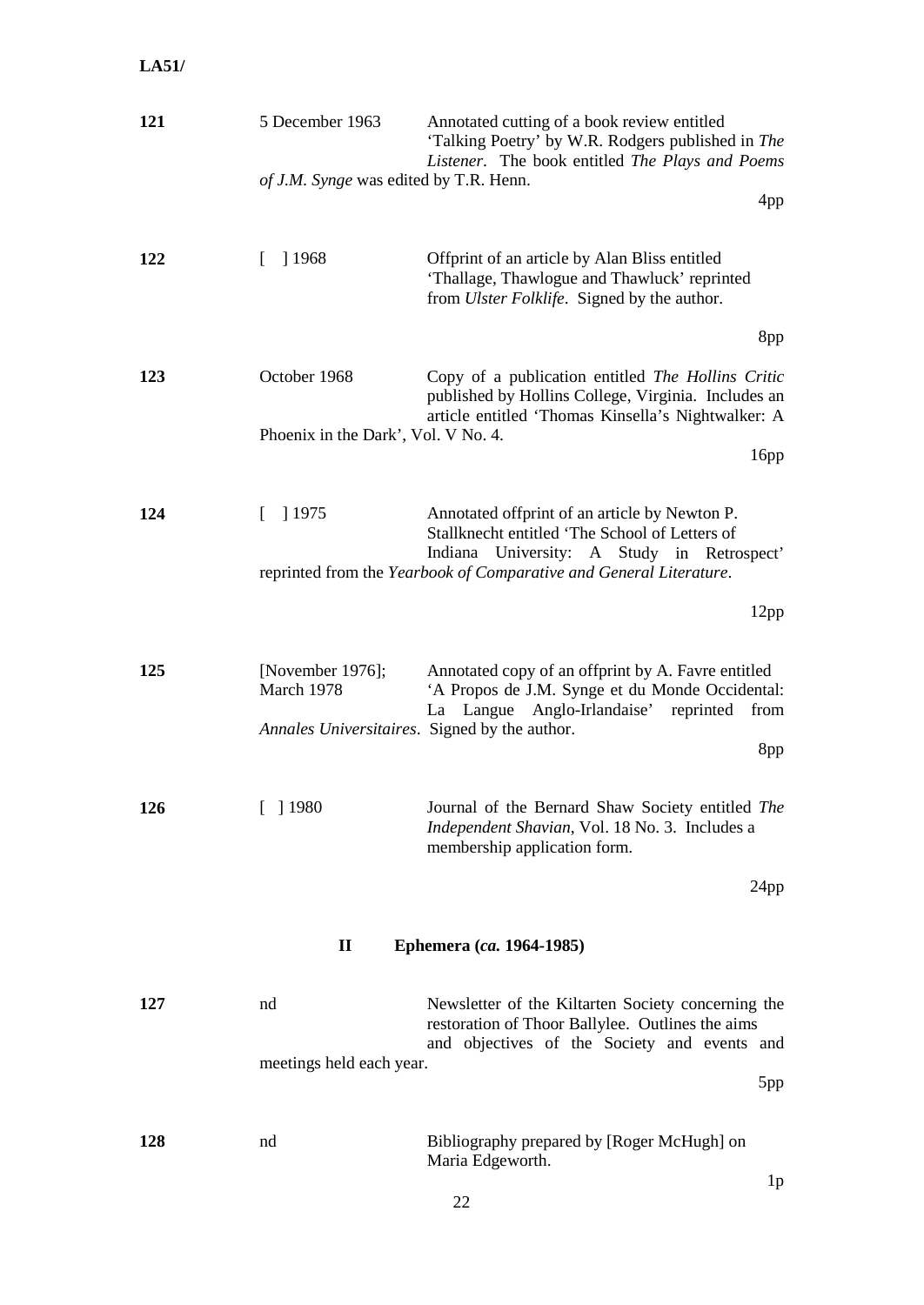**LA51/**

| 129        | nd                                             | List of Irish authors, playwrights and poets<br>compiled by Roger McHugh.<br>2pp                                                                                                                                                                                                                                                                                                                                                                           |  |  |
|------------|------------------------------------------------|------------------------------------------------------------------------------------------------------------------------------------------------------------------------------------------------------------------------------------------------------------------------------------------------------------------------------------------------------------------------------------------------------------------------------------------------------------|--|--|
| 130        | nd                                             | Handwritten list of files, notes and letters compiled<br>by [Roger McHugh].<br>1 <sub>p</sub>                                                                                                                                                                                                                                                                                                                                                              |  |  |
| 131        | 1964 - 1976                                    | Rough notes and figures prepared by Roger<br>McHugh in order to complete his tax return while<br>teaching in the United States.<br>1 <sub>p</sub>                                                                                                                                                                                                                                                                                                          |  |  |
| 132        | <b>July 1967</b>                               | Exhibition catalogue entitled 'Stage Design at the<br>Abbey Theatre'.<br>22pp                                                                                                                                                                                                                                                                                                                                                                              |  |  |
| 133        | 1975<br>America.                               | Copy of a publication for the use in preparing tax<br>returns entitled Foreign Scholars and Educational<br>and Cultural Exchange Visitors. Issued by the<br>Department of the Treasury, Internal Revenue Services, United States of<br>24pp                                                                                                                                                                                                                |  |  |
| 134        | November 1985                                  | Annotated catalogue from an art exhibition of the<br>Contemporary Irish Art Society. Includes a<br>foreword by Dorothy Walker.<br>4pp                                                                                                                                                                                                                                                                                                                      |  |  |
|            | III<br><b>Unpublished Sources (1965: 1977)</b> |                                                                                                                                                                                                                                                                                                                                                                                                                                                            |  |  |
| 135        | nd<br>prose.                                   | Part of a draft of a book written in German and<br>English entitled Annalen der irischen Literatur von 1889-1939. The book<br>is a biography of Irish literary figures. Includes maps of Ireland indicating<br>the Irish form of some place names, the meaning of some Irish place names<br>in German, location of Gaeltacht areas, places of importance in Irish history<br>and sagas, birthplaces of Irish authors, centres of poetry, drama, novels and |  |  |
|            |                                                | 95pp $& 2$ maps                                                                                                                                                                                                                                                                                                                                                                                                                                            |  |  |
| <b>136</b> | nd                                             | Poem entitled Drill, Ye Tarriers, Drill Every<br>morning at 7 o'clock there were 20 tarriers a-<br>working on the rock. $(28 \text{ lines})$<br>1 <sub>p</sub>                                                                                                                                                                                                                                                                                             |  |  |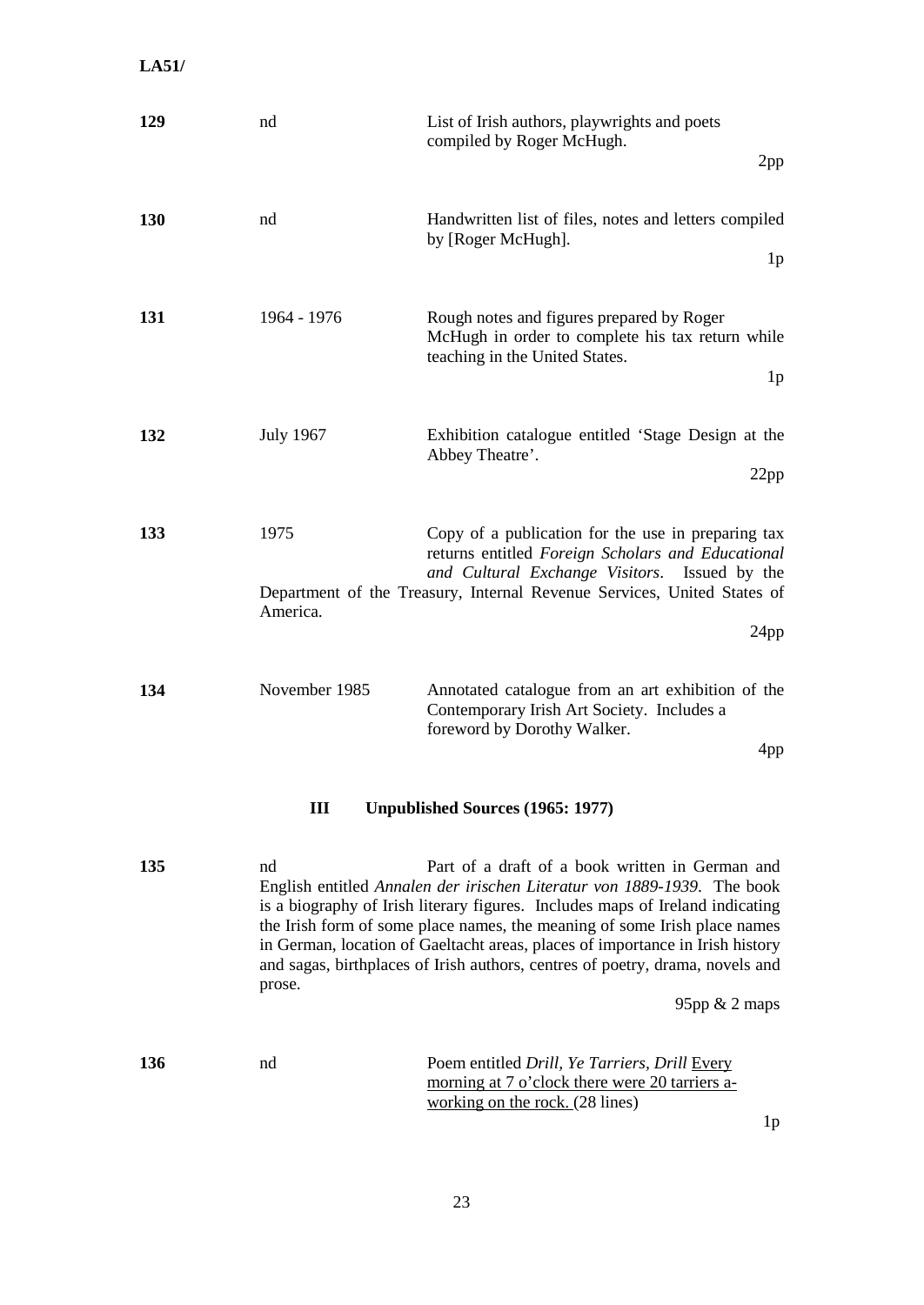| 137        | nd                                | Poem by Liam Redmond entitled 'The Ballad of<br>Pegeen Mike' Come, all ye gallant ladies now and<br>put your knitting by (32 lines).<br>3pp                                                                                                                                                                                                                                                                                                                                                                                                                                                                                                                                                                                                               |
|------------|-----------------------------------|-----------------------------------------------------------------------------------------------------------------------------------------------------------------------------------------------------------------------------------------------------------------------------------------------------------------------------------------------------------------------------------------------------------------------------------------------------------------------------------------------------------------------------------------------------------------------------------------------------------------------------------------------------------------------------------------------------------------------------------------------------------|
| 138        | nd<br>when it should be returned. | Bound, typed copy of a play entitled Temporal<br>Powers by Teresa Deevy. Includes a notice from<br>the Authors Guild of Ireland Ltd., 1 Clare Street,<br>Dublin giving particulars concerning the borrowing of the typescript and<br>73pp                                                                                                                                                                                                                                                                                                                                                                                                                                                                                                                 |
| 139        | nd<br>Fitzmaurice.                | Annotated typescript of a chapter entitled<br>'Fitzmaurice, The Man Himself' from a book by<br>[ ]. George Fitzmaurice (1877 – 1963) was a playwright, from Kerry. A<br>number of his plays, including <i>The Country Dressmaker</i> were performed in<br>the Abbey Theatre. Includes a black and white photograph of George<br>$30$ pp & 1 item                                                                                                                                                                                                                                                                                                                                                                                                          |
| <b>140</b> | nd<br>of Diarmuid and Grainne.    | Annotated copy of a typescript of a play written in<br>Irish entitled An Toruiocht. The play is a well-<br>known Irish legend that tells the story of the pursuit<br>67pp                                                                                                                                                                                                                                                                                                                                                                                                                                                                                                                                                                                 |
| 141        | nd<br>of                          | Notes on British propaganda used before the start<br>the Second World War to change public opinion<br>about Russia.<br>2pp                                                                                                                                                                                                                                                                                                                                                                                                                                                                                                                                                                                                                                |
| 142        | nd<br>1949.                       | List of recordings from the RTE Sound Library and<br>the BBC of poets and other literary figures reading<br>their own work or the work of others, memories<br>and reminiscences of famous literary figures recorded between 1937 and<br>6pp                                                                                                                                                                                                                                                                                                                                                                                                                                                                                                               |
| 143        | 18 February 1965<br>in this copy. | Part of a draft of a book (chapters $VII - XV$ and<br>chapter XXXV) entitled Ireland and Spain. The<br>scope of the book was to highlight the historical<br>connection between Ireland and Spain drawn from unpublished sources<br>from Spain and the continent. Includes a preface explaining the content of<br>the book and a synopsis of each chapter. Not all the chapters are included<br>Includes chapters on Irish pilgrims to Santiago de<br>Compostela, the Spanish Armada of 1588, The Battle of Kinsale, The Flight<br>of the Earls, Irish Colleges in Spain, trade between the two countries,<br>prominent Irish men and families who settled in Spain.<br>Includes an<br>annotated letter from Micheline Walsh, University College, Belgrove |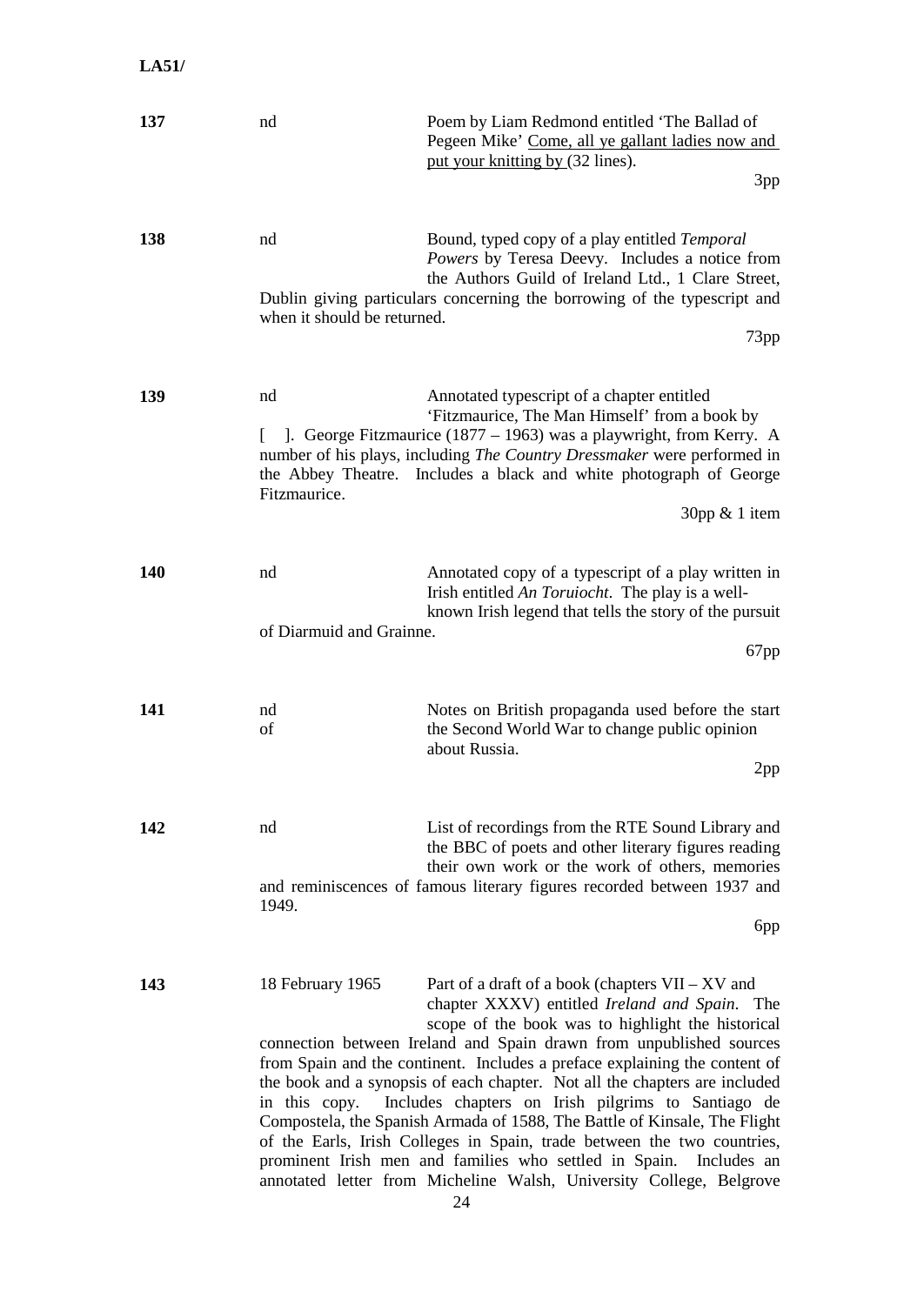Archives, Donnybrook, Dublin 4 to Roger McHugh concerning the book. Remarks that this is the first copy and that further research is being carried out in Spain on one of the chapters. A note on the letter, written by 'J.G', remarks 'Dear Roger, Excellent material.' (24 February 1965, 1p) Includes copies of three offprints of articles written by Micheline Walsh and published in the *Irish Sword* entitled 'From Overseas Archives', 12pp, 'Lieutenant-General Ricardo Wall', 7pp, 'The Last Years of Hugh O'Neill', 11pp.

156pp

**144** 24 August 1977 Notes entitled 'Szlak Piastowski – The Way of the Plasts' relating to Polish cities and their historical and archaeological importance.

3pp

#### **E PERSONAL CORRESPONDENCE (1956: 1958: 1966-1984)**

| 145                         | nd                         | Part of a letter from George White to [ ]<br>concerning Ernie O'Malley's book and a television<br>programme on the 'Troubles'. Expresses surprise<br>that George Gavan Duffy was with the delegation in London. Asks for<br>'warm regards' to be passed on to Colm Gavan Duffy.<br>2pp                             |
|-----------------------------|----------------------------|--------------------------------------------------------------------------------------------------------------------------------------------------------------------------------------------------------------------------------------------------------------------------------------------------------------------|
| 146<br>see also<br>LA51/156 | nd                         | Copies, one annotated, of David R. Clark's resume<br>of work in progress and work completed for the<br>purposes of obtaining the Faculty Fellowship<br>Award. Roger McHugh was asked to write a letter of recommendation on<br>behalf of David R. Clark by the selection committee.<br>8pp                         |
| 147                         | 26 May [ ]<br>imperialism. | Part of a letter from [ ] to Roger McHugh<br>concerning his work finishing one book and starting<br>another. Appears to refer to the management of the<br>University he works for and the political nature of decisions being made.<br>Refers to a discussion he had with a student about cultural nationalism and |
| 148                         | 3 November [ ]             | 2pp<br>Letter from Ben Kiely, Durrants Hotel, George<br>Street, London to Roger McHugh expressing his<br>regret at missing the function for Brian Moore.                                                                                                                                                           |

1p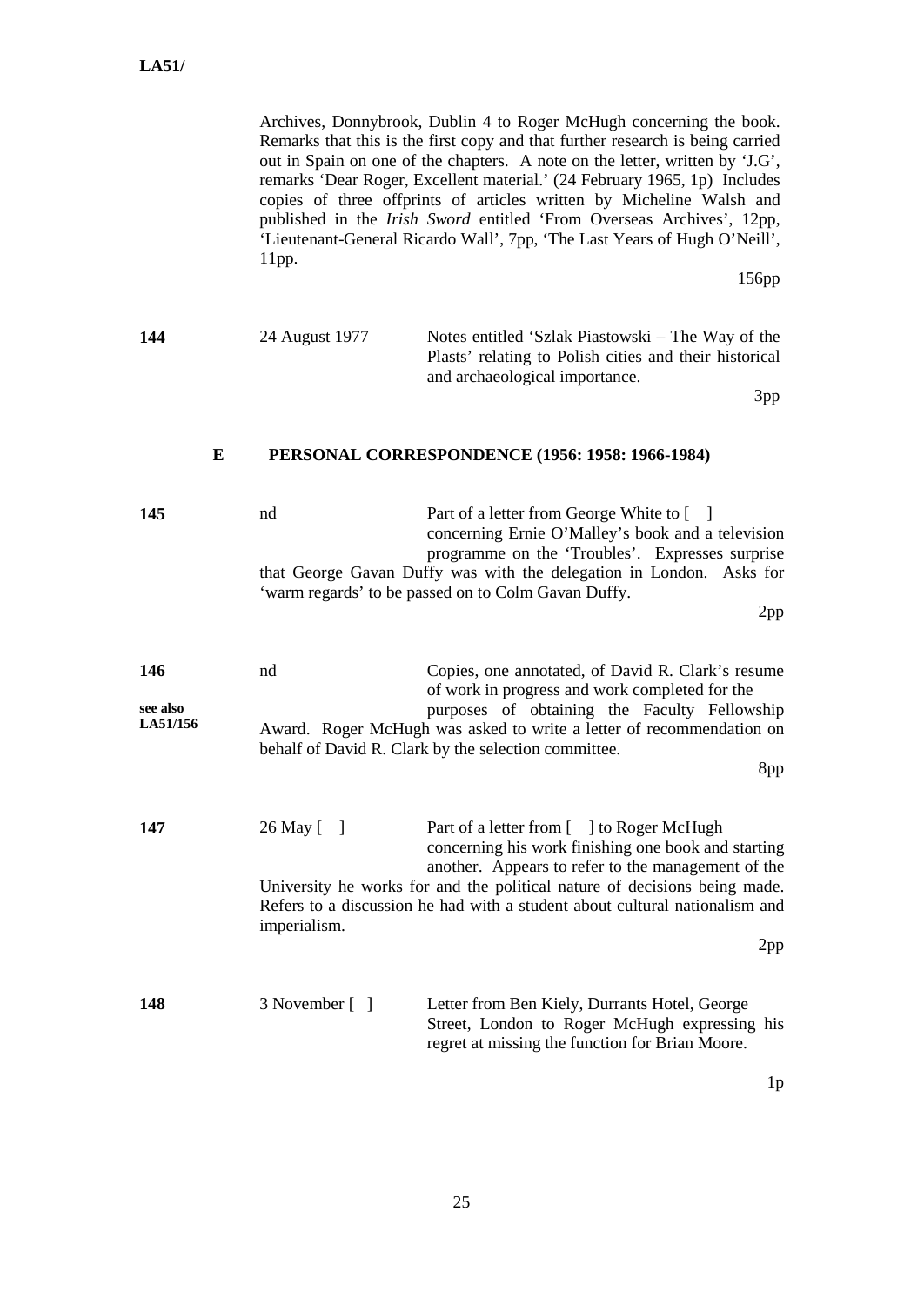**149** 11 August 1956 Letter from John A. Costelloe, Department of the Taoiseach, Dublin to Senator Roger McHugh, 21 Priory Avenue Stillorgan, Co. Dublin concerning

the sale of property in Killarney. Remarks that he met Mr. Galvin but did not realise that he was interested in the property. Remarks that he had a meeting with the Killarney Development Association regarding the property.

1p

| ٠<br>۰,<br>۰.<br>× |  |
|--------------------|--|

## **150** 3 June 1958 Letter from Denis Johnston, 10 [Jewelt] Lane, South Hadley, New York to Roger McHugh,

"Glenart", Grove Avenue, Blackrock, Co. Dublin thanking him for his kind words about his play. Remarks 'As a matter of fact it was the first word of any kind that I had about the play and from what I have heard since, it was a blessed one to receive first…I gather that it has had a stinking press and that some efforts are being made to stop its revival in July. It's so odd the way these things turn out. Here is this play, written out of a great nostalgia and affectionate regard for everything that concerns our country and its history, and some idiots call it anti-Irish.' Remarks that he is looking forward to reading Roger McHugh's Casement script.

1p

#### **151 see also LA51/149** 10 November 1966 - Letter from Emmet Larkin, Department of History, 15 November 1966 The University of Chicago, Illinois to Dr. Roger McHugh, Professor of Anglo-Irish Literature and

Drama, University College, Dublin concerning [money] for Mr. Galvin. Refers to an honorarium for Dr. Maurice Harmon. Remarks that he will have to discuss this with the full Committee at Christmas as he is not authorised to expend a large sum of money. Includes a copy of a reply referring to a conversation between Roger McHugh and Denis Donoghue and the R.I.A (Royal Irish Academy). Remarks '…I think that some permanent arrangements for a liaison between the Irish Universities and the A.C.I.S. may transpire but as yet the matter is only in its initial stages.' Refers to the honorarium for Dr. Harmon. Remarks '…it can be fitted into any wider arrangement…I will let you know of any development. Clearly the R.I.A. could insinuate projects of the kind we envisage at a national level better than any one university.'

2pp

## **152** 17 November 1972 Letter from Barbara B. Adams, 57 Coach Lane, Newburgh, New York to Professor McHugh

concerning a quotation from Kafka in connection with Samuel Beckett's play Waiting for Godot. Concludes 'I recommend the book, not only because it is very provocative, but also because of its relevance to Beckett, existentialism and alienation.'

 $1<sub>p</sub>$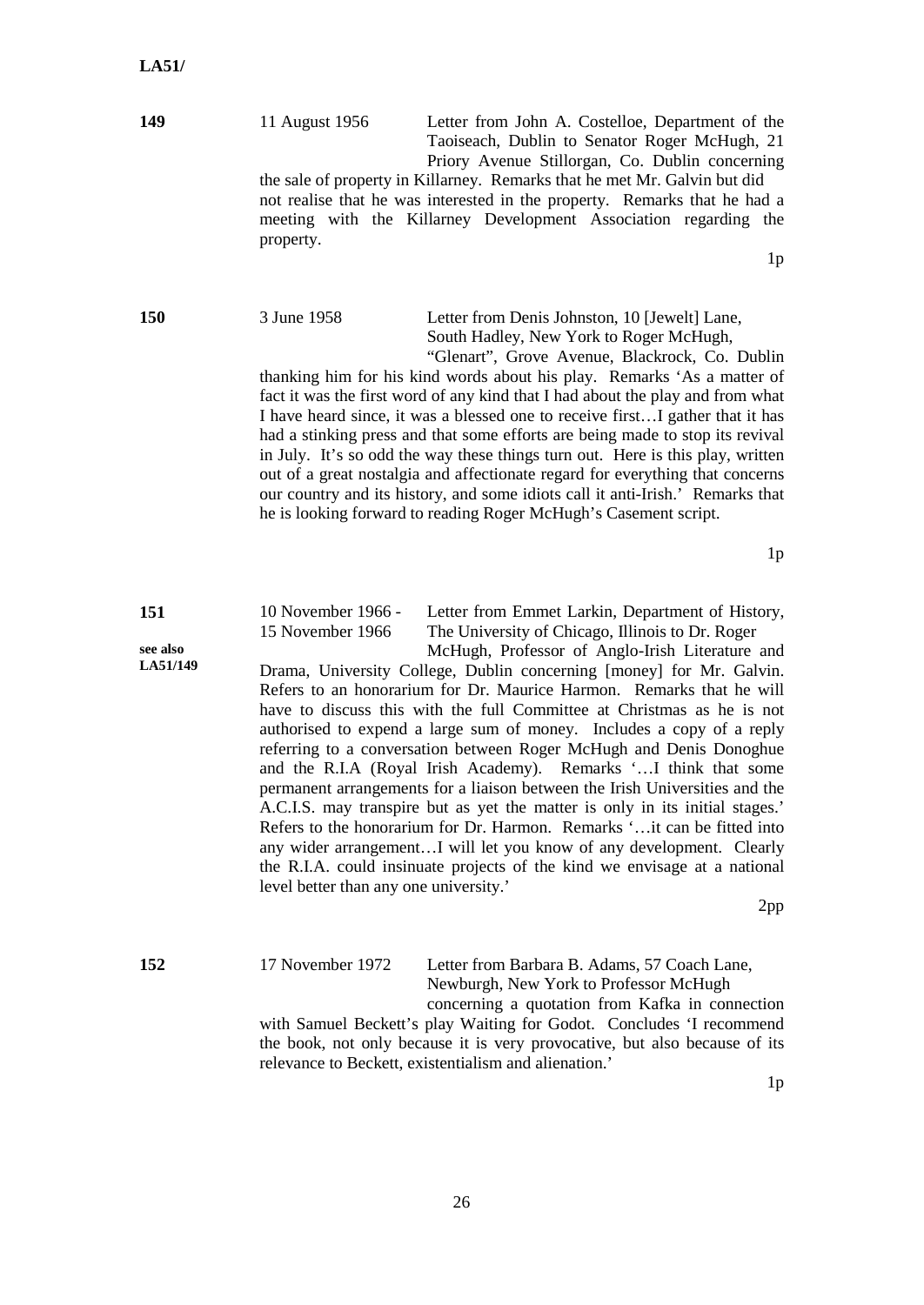| 153 | 21 May 1978                                          | Letter from David R. Clark, English Department,<br>University of Massachusetts, Amherst to Professor<br>Roger McHugh, English Department, University<br>College, Dublin concerning his visit to Dublin. Thanks Roger McHugh for<br>writing to Syracuse on his behalf. Remarks that he has put the word out that<br>Roger McHugh may be available for a visiting Professorship in America.                                                                                                                                                                                                                                    |
|-----|------------------------------------------------------|------------------------------------------------------------------------------------------------------------------------------------------------------------------------------------------------------------------------------------------------------------------------------------------------------------------------------------------------------------------------------------------------------------------------------------------------------------------------------------------------------------------------------------------------------------------------------------------------------------------------------|
|     |                                                      | 2pp                                                                                                                                                                                                                                                                                                                                                                                                                                                                                                                                                                                                                          |
| 154 | 12 June 1978<br>how I've never seen it.'             | Letter from Dave Greene, Department of English,<br>New York University, New York to Roger McHugh<br>thanking him for his invitation to come to Ireland<br>[to teach during the following academic year]. Remarks that he cannot<br>accept the invitation as he is due to retire but would be willing to come in<br>1980. Refers to his book on Irish High Crosses and remarks that he has<br>another year of work to do on it. Remarks that he has recently discovered<br>the existence of Mountjoy House (the Ordnance Survey) in the Phoenix Park<br>'One is always discovering things about IrelandI can't imagine why or |
|     |                                                      | 2pp                                                                                                                                                                                                                                                                                                                                                                                                                                                                                                                                                                                                                          |
| 155 | 6 September 1978                                     | Postcard from Brian Moore to Roger McHugh,<br>English Department, University College, Dublin<br>asking him if the 1 November would be as suitable<br>as the proposed date of 27 October. Encloses his contact details.<br>1 item                                                                                                                                                                                                                                                                                                                                                                                             |
| 156 | 11 February 1982<br>award.                           | Letter from S.F. Conti, Dean of Graduate Studies<br>and Research, Graduate School, Office of the Dean,<br>Graduate Studies and Research, Graduate Research<br>Center, University of Massachusetts, Amherst to Professor Roger McHugh,<br>Department of English, University College, Dublin seeking a letter of<br>recommendation on behalf of Professor David R. Clark who has been<br>nominated to receive the Faculty Fellowship Award. Remarks that the letter<br>of recommendation is to assist them in deciding who should receive the<br>1 <sub>p</sub>                                                                |
| 157 | 11 May 1983<br>by Hugh MacDiarmid in his possession. | Photocopy of a letter from Alan Bold, Balbirnie<br>Burns East Cottage, nr Markinch, Glenrothes, Fife<br>KY7 6NE concerning letters of the poet Hugh<br>MacDiarmid. Remarks that he has been authorised to edit a publication of a<br>selection of his letters and asks Roger McHugh for copies of letters written                                                                                                                                                                                                                                                                                                            |

 $1\text{p}$